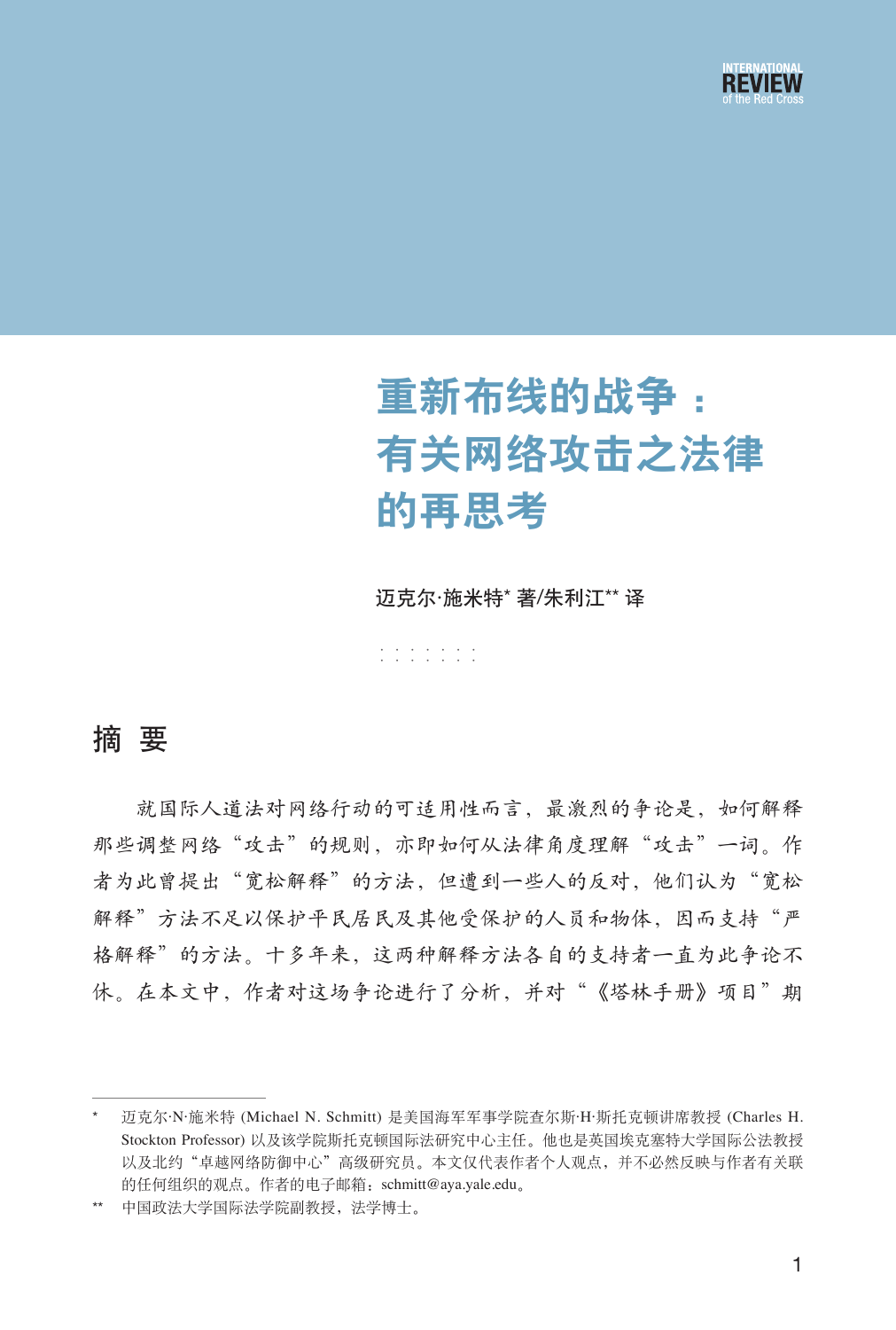间提出的第三种方法加以阐释。他认为,随着世界各国对网络活动越来越重 视,《塔林手册》提出的解释方法最接近当前的法律。

关键词: 网络攻击; 网络行动; 数据; 功能标准

网络行动正迅速变为现代战争的一个常态。<sup>1</sup> 它首次公开出现在2008 年格鲁吉亚和俄罗斯之间爆发的国际性武装冲突中2, 在阿富汗和伊拉克发 生的国际性和非国际性武装冲突期间也曾予以使用3, 还在利比亚和叙利亚 境内的非国际性武装冲突中大放异彩4, 最近一次发挥些许作用则是在2014 年俄罗斯和乌克兰之间发生的国际性武装冲突中。'美国建立了"网络司令 部",以便在武装冲突期间开展防卫性和进攻性的网络行动,而其他国家, 尤其是中国,正紧随其后,已具备网络行动能力,并组建了相应的网络部 队。"网络资源的扩张并不局限于正规武装部队和其他国家机关。非国家行 为体已经发现了网络行动的效用,在面对一国处于优势地位的常规部队时把

<sup>1</sup> Lt Gen Richard P. Mills, speech, AFCEA TechNet Land Forces East Chapter Lunch, 21 August 2012, available at: www.slideshare.net/afcea/afcea- technet-land-forces-east-aberdeen-chapter-lunch-ltgenrichard-p-mills-usmc.

<sup>2</sup> Enekin Tikk, Kadri Kaska and Liis Vihul, *International Cyber Incidents: Legal Considerations*, NATO Cooperative Cyber Defence Centre of Excellence, Tallinn, 2010, pp. 66–90. 2007年针对爱沙尼亚的网络行动 并没有发生在武装冲突的背景下。

<sup>3</sup> Shane Harris, "The Cyber War Plan", *National Journal Online*, 14 November 2009, available at: www. nationaljournal.com/member/magazine/the- cyberwar-plan-20091114; Raphael Satter, "Afghanistan Cyber Attack: Lt. Gen. Richard P. Mills Claims to Have Hacked the Enemy", *The World Post*, 24 August 2012, available at: www.huffingtonpost.com/2012/08/24/afghanistan-cyber-attack-richardmills\_n\_1828083.html; John Markoff and Thom Shanker, "Halted '03 Iraq Plan Illustrates U.S. Fear of Cyberwar Risk", *New York Times*, 1 August 2009, available at: www.nytimes.com/2009/08/02/us/politics/02cyber.html.

<sup>4</sup> See, e.g., Eric Schmitt and Yhom Shankar, "U.S. Debated Cyberwarfare in Attack Plan on Libya", *New York Times*, 17 October 2011, available at: www.nytimes.com/2011/10/18/world/africa/cyberwarfare-against-libyawas debated-by-us.html?hp; Ivan Watson, "Cyberwar Explodes in Syria", *CNN*, 22 November 2011, available at: www.cnn.com/2011/11/22/world/meast/syria-cyberwar/; Eva Galperin, Morgan Marquis-Boire and John Scott-Railton, "Quantum of Surveillance: Familiar Actors and Possible False Flags in Syrian Malware Campaign", Electronic Frontier Foundation, 2013, available at: www.eff.org/files/2013/12/28/quantum\_of\_ surveillance4d.pdf.

<sup>5</sup> 大部分可靠资料正处于保密状态,无法引用。一些公开讨论可见: Jarno Limnell, "Why Hasn't Russia Unleashed a Cyber Attack on Ukraine?", *CBS News*, 2 July 2014, available at: www.cbsnews.com/news/whyhasnt-russia-unleashed-a-cyber-attack-on-ukraine/.

<sup>6</sup> David E. Sanger, "U.S. Tries Candor to Assure China on Cyberattacks", *New York Times*, 6 April 2014, available at: www.nytimes.com/2014/04/07/world/us-tries-candor-to-assure-china-on-cyberattacks.html? r=0.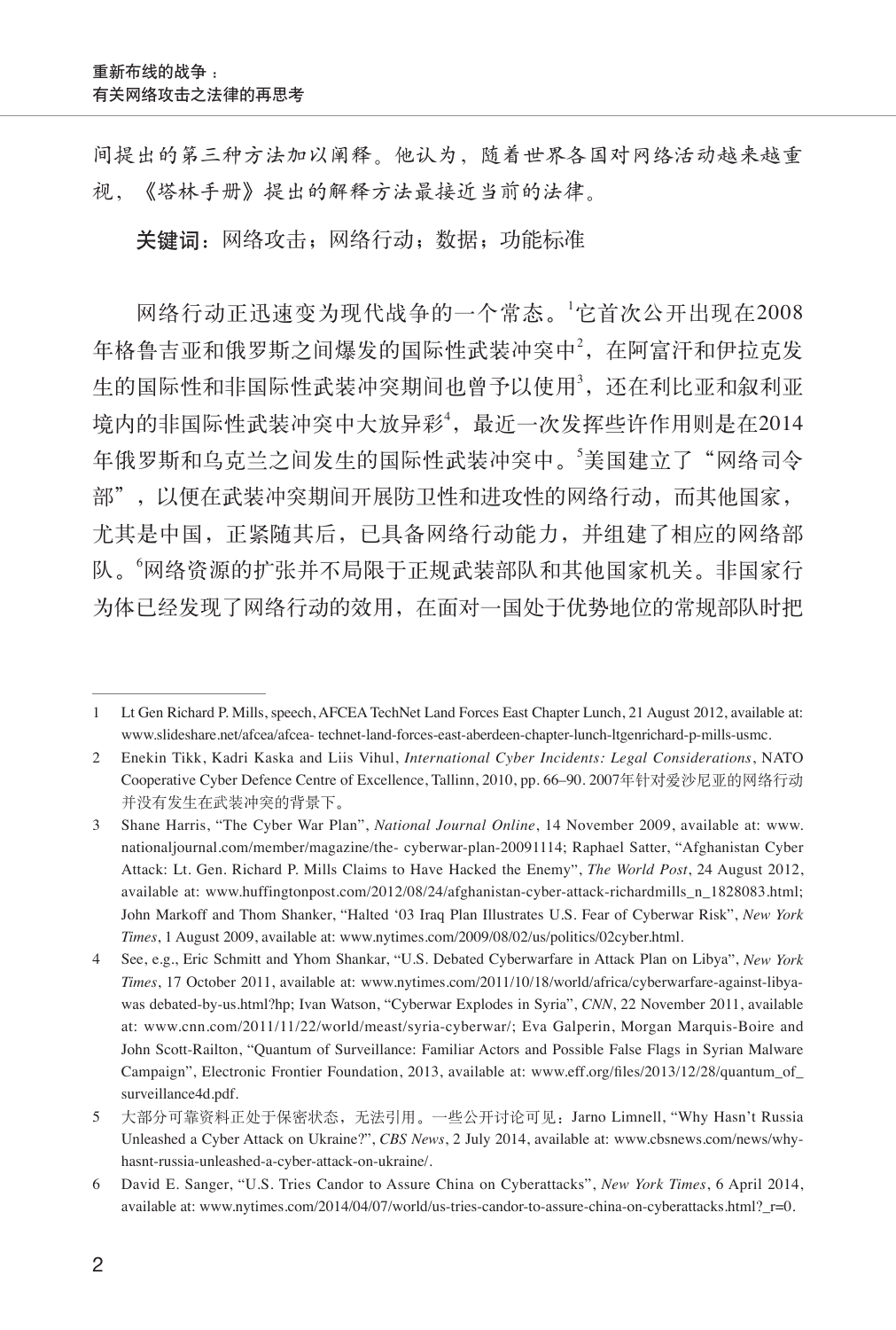

它作为一种不对称的作战手段。<sup>7</sup> 网络行动已经成为战场上指挥、控制、通 信、计算机、情报、监视和侦查活动不可或缺的组成部分,毫无疑问,它很 快就会在"攻击"敌人方面发挥核心作用。8

这一新兴现实带来的问题是,如何从国际人道法的视角看待网络行动。 无论从武装冲突期间受国际人道法保护的人员和物体的角度,还是从目前正 在获取网络行动能力、发展相应的战术、技术和使用程序并制定网络交战 规则的国家的角度,这都是一个至关重要的问题。这个问题的核心是一个持 续了十年之久的争议,即针对受保护人员和物体的网络行动是从何时被禁止 的。尤其是,该争论围绕国际人道法中"攻击"这一概念的范围展开,这是 一个公认的重要概念,因为调整敌对行为的大多数法律都是以攻击为基准建 构起来的。

这场争论始于世纪之交,出现了两种不同的解释方法,一种是"宽松解 释"方法 (允许范围更加宽泛的针对平民居民的网络行动), 另一种是"严格 解释"方法 (从法律上限制网络行动)。就前者所界定的攻击而言, 网络行动 必须对人员造成伤害或者对物体造成物理损害。因此,举例来说,禁止攻击 民用物体的规则并不禁止针对民用网络基础设施但未造成损害的网络行动, 因为这样的行动并不构成国际人道法意义上的攻击。与此相反,后者则扩大 了"攻击"的概念,更加宽泛地禁止网络行动,包括造成某些不良影响但并 不必然导致伤害或损害的网络行动;但不存在一个明确的标准来判断何种网 络行动是被禁止的。笔者是"宽松解释"方法的最早提倡者,早在2002年, 笔者就在本刊发表了一篇题为《在线战争——计算机网络攻击和战时法》的 文章,详细阐明了自己的观点。<sup>9</sup>笔者好友、现任红十字国际委员会法律处

<sup>7</sup> Gregory J. Rattray and Jason Healey, "Non-State Actors and Cyber Conflict", in Kristan M. Lord and Travis Sharp (eds), *America's Cyber Future: Security and Prosperity in the Information Age*, June 2011, pp. 65–86, available at: www.cnas.org/files/documents/publications/CNAS\_Cyber\_Volume%20II\_2.pdf; Kenneth Geers, "Pandemonium: Nation States, National Security, and the Internet", Tallinn Paper No. 1, 2014, available at: www.ccdcoe.org/publications/TP\_Vol1No1\_Geers.pdf.

<sup>8</sup> See, generally, Chairman of the Joint Chiefs of Staff, Information Operations, Joint Publication 3–13, 27 November 2012; United States Air Force, Cyberspace Operations, Air Force Doctrine Document 3–12, 30 November 2011; United States Army, Cyber Electromagnetic Activities, Field Manual 3–38, February 2014.

<sup>9</sup> Michael N. Schmitt, "Wired Warfare: Computer Network Attack and Jus in Bello", *International Review of the Red Cross*, Vol. 84, No. 846, 2002, p. 365.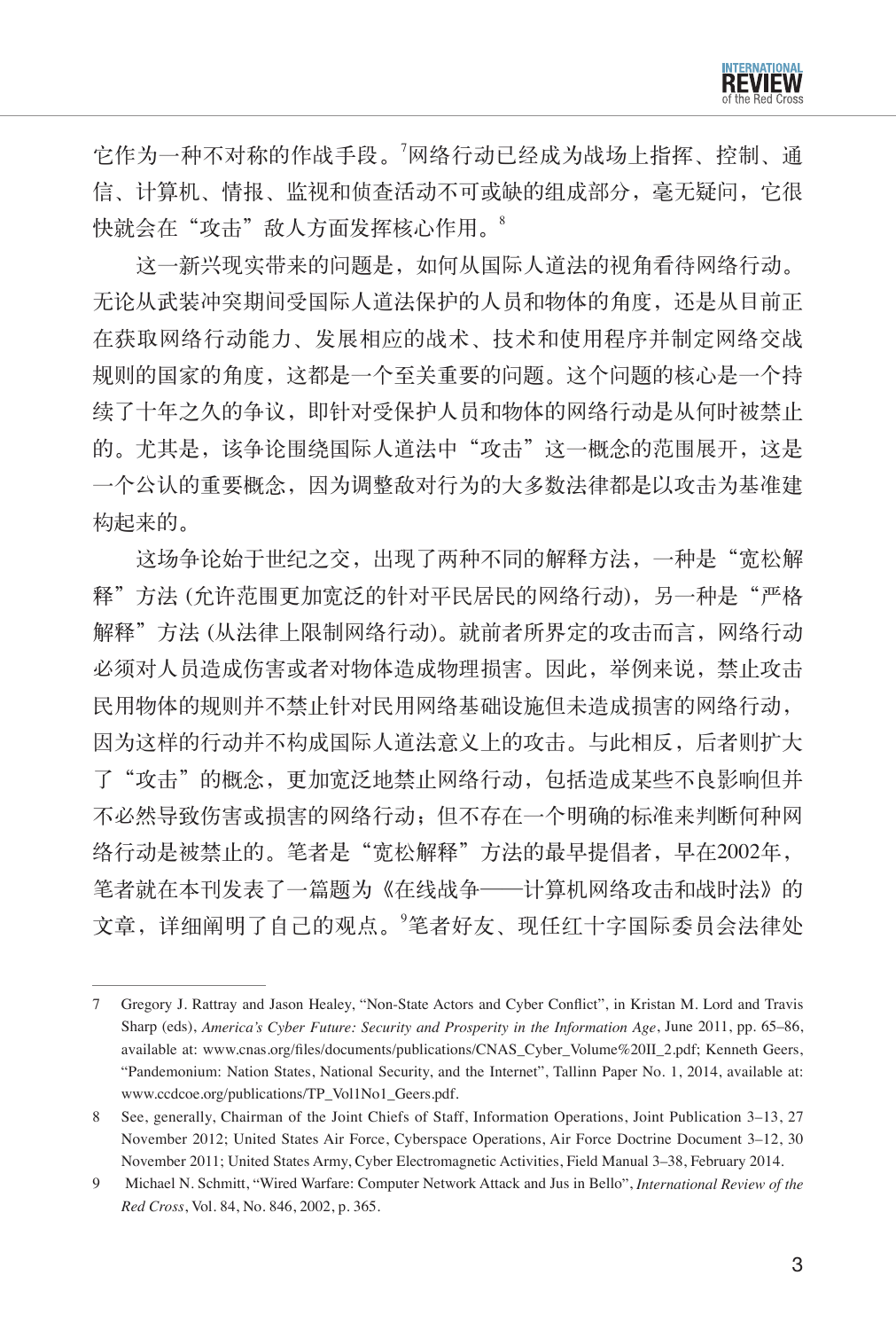主任的克努特·德曼则最早提出了"严格解释"方法。2004年, 他向在瑞典举 行的一次会议提交的一篇题为《〈附加议定书〉对计算机网络攻击的可适用 性》的论文中,首次提出了这一主张,当时笔者也参加了这次会议。<sup>10</sup>

此后, 争论相对平息, 直到位于爱沙尼亚首都塔林的"北大西洋公约 组织"(以下简称"北约")"卓越网络防御中心"启动了一项重大项目, 专门研究诉诸战争权和战时法框架下网络战的影响,笔者有幸担任这一项 目的负责人。20位具有丰富国际人道法专业知识的杰出国际学者和实务界 人士以个人身份参与了该项目 ("国际专家组"),并得到一支网络专家小 组的支持。红十字国际委员会、北约和美国网络指挥部也派出观察员全程 参与所有的讨论。2013年,项目成果《塔林手册——适用于网络战的国际 法》正式出版。11

重要的是,《塔林手册》就上述争议问题提出了第三种解释方法,即关 注作为网络行动目标的物体的功能。在笔者看来,所谓的"功能标准"恰当 地解决了针对"宽松解释"方法的合理批评,即后者未能充分限制网络行动 对平民居民的影响。同时, "功能标准"更加清晰地阐述了构成攻击所应达 到的门槛,而这正是"严格解释"方法所缺失的。

必须清醒地认识到,这一问题尚未彻底解决。《塔林手册》项目开展期 间,红十字国际委员会于2011年向第31届国际红十字与红新月大会提交了一 份报告, 题为《国际人道法及其在当代武装冲突中面临的挑战》, 就这一问 题表达了自身的立场。<sup>12</sup>晚近,红十字国际委员会法律顾问克尔杜拉·德勒格 发表的一篇重要文章,题为《别碰我的云——网络战、国际人道法与平民保 护》,进一步深化了相关的讨论。<sup>13</sup>

<sup>10</sup> Knut Dörmann, "Applicability of the Additional Protocol to Computer Network Attack", in Karin Bystrom (ed.), *Proceedings of the International Expert Conference on Computer Network Attacks and the Applicability of International Humanitarian Law*, Stockholm, 17–19 November 2011, p. 139, Swedish National Defence College, 2005, reprinted at: www.icrc.org/eng/resources/documents/misc/ 68lg92.htm.

<sup>11</sup> Michael N. Schmitt (gen. ed.), *Tallinn Manual on the International Law Applicable to Cyber Warfare*, Cambridge University Press, Cambridge, 2013 (Tallinn Manual).

<sup>12</sup> ICRC, *International Humanitarian Law and the Challenges of Contemporary Armed Conflicts*, official working document of the 31st International Conference of the Red Cross and Red Crescent, 28 November–1 December 2011, Doc. 31IC/11/5.1.2, pp. 36–38.

<sup>13</sup> Cordula, Droege, "Get Off My Cloud: Cyber Warfare, International Humanitarian Law, and the Protection of Civilians", *International Review of the Red Cross*, Vol. 94, No. 886, 2012, pp. 533–578.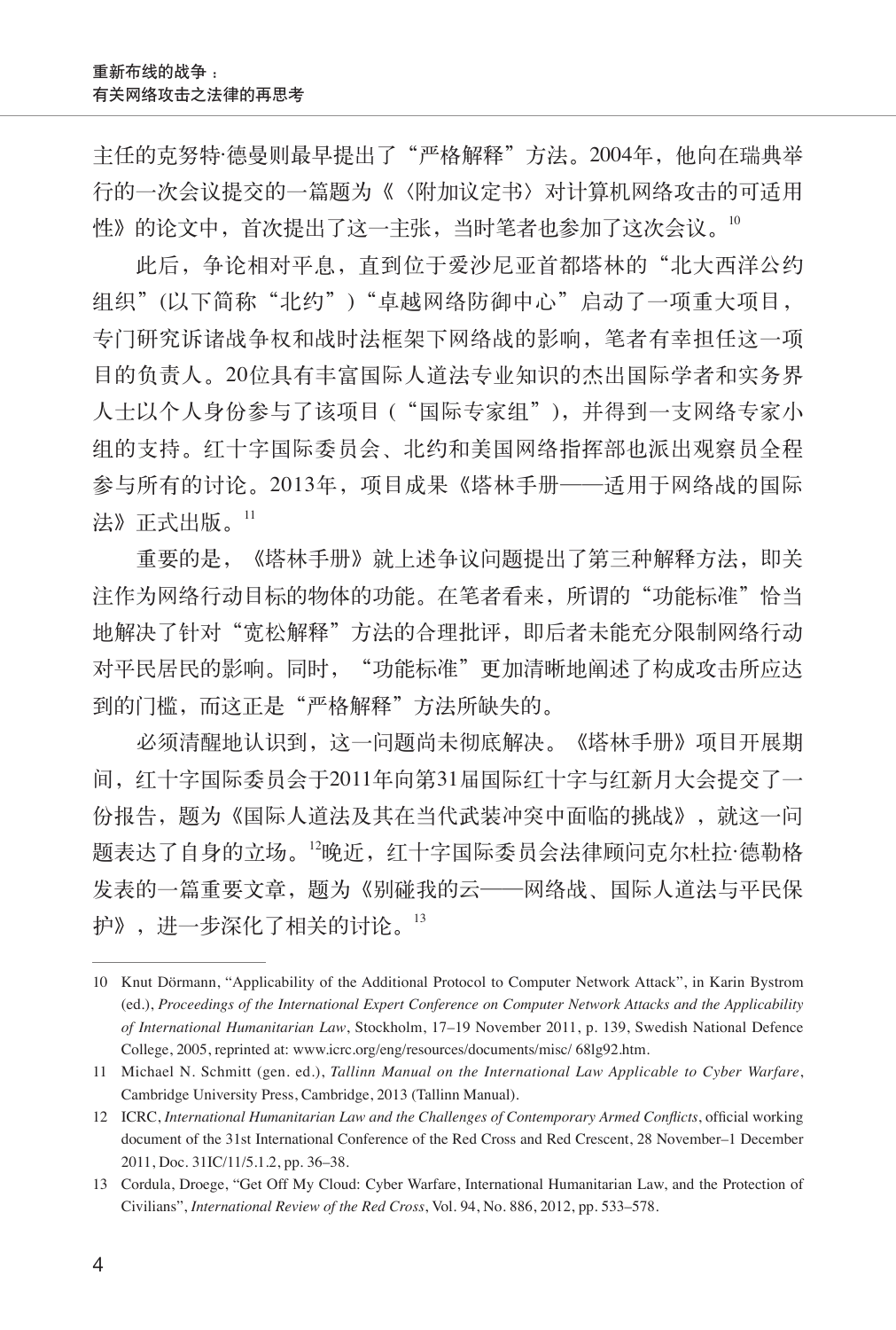受德曼、德勒格和红十字国际委员会思路 (并非其确切的法律观点) 的 影响,以及受制定《塔林手册》的三年时间里所进行的深入讨论的启发, 笔者对这一问题也有了新的认识。因此,目前是对笔者原来的观点进行 "重装上线"的适当时机。笔者首先概述《塔林手册》出版前盛行且相互 对立的"宽松解释"和"严格解释"方法。接着,笔者将阐述参与该项目 的大部分专家的法律推理,并解释为什么笔者现在认为"功能标准"更具 有说服力。在结论部分,笔者将就该问题未来可能会怎样继续发展阐述一 下自己的想法。

## 宽松解释方法

1977年《第一附加议定书》<sup>14</sup>第48条规定了区分原则:

为了保证对平民居民和民用物体的尊重和保护,冲突各方无论何时 均应在平民居民和战斗员之间和在民用物体和军事目标之间加以区别, 因此,冲突一方的军事行动仅应以军事目标为对象。

区分原则已经被国际法院确定为国际人道法的一项"基本"原则15,并 被广泛承认为一项在国际性和非国际性武装冲突中约束所有国家的习惯法规 范。无论该国是否为《第一附加议定书》的缔约国,情况都是如此。<sup>16</sup>

从字面上看,第48条看起来似乎禁止武装部队开展任何针对平民和民用 物体的行动。国家实践 (包括《第一附加议定书》缔约国的实践) 表明,这样 的解释过于宽泛了。例如,旨在影响平民居民的心理战和军民融合式行动是 当代军事行动的关键要素,尤其是在诸如阿富汗和伊拉克境内产生并持续的

<sup>14</sup> 《1949年8月12日日内瓦四公约关于保护国际性武装冲突受难者的附加议定书》,1977年6月8日,1125 UNTS 3 (1978年12月7日生效) 。

<sup>15</sup> International Court of Justice, *Military and Paramilitary Activities in and against Nicaragua (Nicaragua v. United States of America)*, Judgment, ICJ Reports 1986, para. 78.

<sup>16</sup> ICRC, *Customary International Humanitarian Law*, Vol. 1: *Rules*, Jean-Marie Henckaerts and Louise Doswald-Beck (eds), Cambridge University Press, Cambridge, 2005, Rule 1.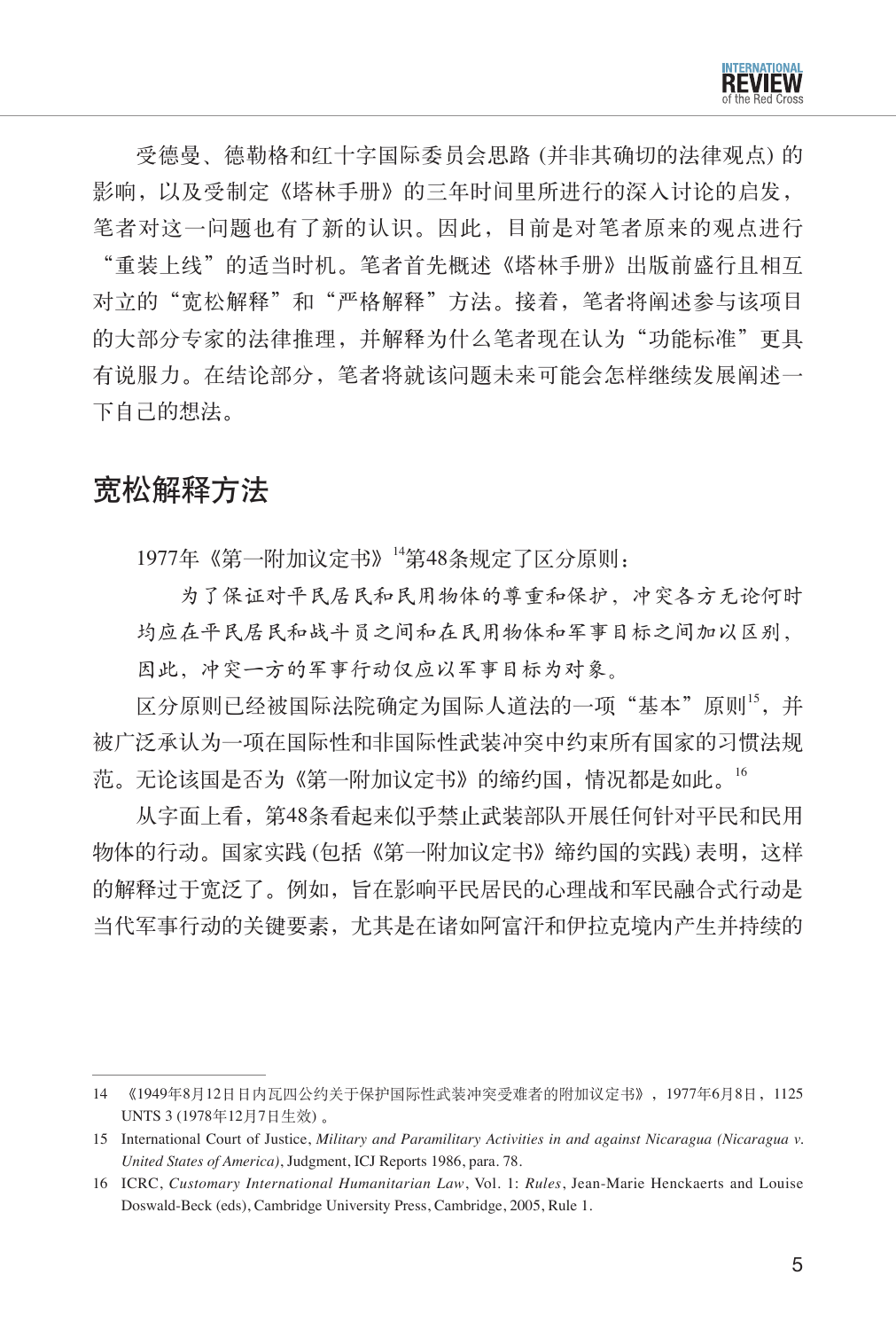反叛乱冲突当中。<sup>17</sup>尽管是军事行动,但国际人道法并不禁止,因为正如我 们所见,它们不构成"攻击"。

在《在线战争》一文中,笔者认为,第48条反映了国际人道法的一项 一般原则,并通过大量具体的国际人道法规则变得具有可操作性。其中最明 显的就是第51条第2款 ("平民居民本身以及平民个人,不应成为攻击的对 象") 和第52条第1款 ("民用物体不应成为攻击或报复的对象")。这两项规 则表明,第48条的实质是禁止攻击平民和民用物体,而非禁止那些针对平民 和民用物体但不构成攻击 (或与攻击没有必然联系) 的行为。随后的规则反 复提及攻击,也支持了这种解释。例如,尽管第51条第1款规定"平民居民 和平民个人应享受免受军事行动所产生的危险的一般保护",但它进一步解 释道,"为了实现这项保护,在任何情况下均应遵守……下列各项规则"。 而"下列各项规则"中的每一项均提到了"攻击"——禁止不分皂白的攻 击<sup>18</sup>、攻击必须遵守比例原则<sup>19</sup>以及作为报复对平民居民的攻击是违法的。<sup>20</sup> 同样, 第57条第1款也规定"在进行军事行动时, 应经常注意不损害平民居 民、平民和民用物体"。尽管在前提条件中提及了行动,但该条款在攻击方 面规定了各种不同的要求。《第一附加议定书》中其他与确定目标相关的 条款一般也在攻击的语境下规范其行动。例如, "攻击应严格限于军事目 标"<sup>21</sup>、作为报复对自然环境的攻击是禁止的22、含有危险力量的工程或装置 不应成为攻击的对象 (除非存在特殊情况) <sup>23</sup>、应当采取防止攻击影响的预防 措施<sup>24</sup>、不设防地方不得成为攻击的对象等。<sup>25</sup>

18 《第一附加议定书》,第51条第4款。

- 21 同上,第51条第2款。
- 22 同上,第55条第2款。
- 23 同上,第56条第1款。
- 24 同上,第57条和第58条。

<sup>17</sup> 根据北约的作战守则,"在土著居民的意愿构成其潜在且重要之基础的复杂政治和社会环境中 (即只 有保留并控制他们的意愿才能成功),有必要通过身心手段的巧妙结合来影响并塑造他们的观念"。 Allied Joint Doctrine, AJP-01(D), December 2010, pp. 2–10. See also, generally, NATO, Allied Joint Doctrine for Civil-Military Cooperation, AJP-3.4.9, February 2013; Allied Joint Doctrine for Psychological Operations, AJP-3.10.1(A), October 2007.

<sup>19</sup> 同上,第51条第5款第2项。

<sup>20</sup> 同上,第51条第6款。

<sup>25</sup> 同上,第59条。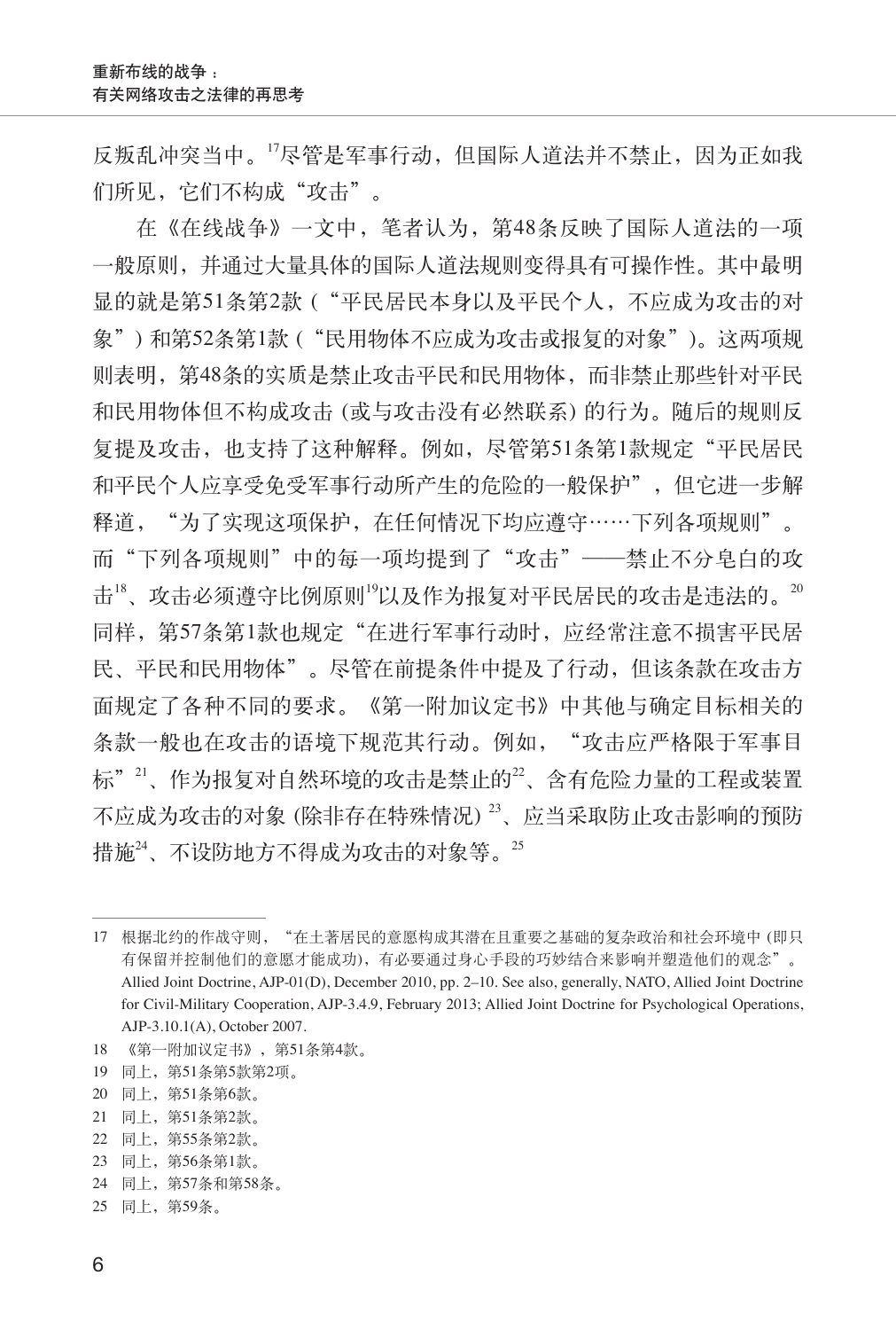

反复提及攻击带来的问题是,这些禁止和限制性规定与网络行动有关 吗?《第一附加议定书》第49条第1款对攻击进行了定义: "攻击是指不论 在进攻或防御中对敌人的暴力行为"。<sup>26</sup>同样,红十字国际委员会对第48条 的评注也从暴力的角度来解释该条提及的行动:

"行动"一词应当放在整个章节中来理解;它仅指那些使用暴力 的军事行动,而非意识形态的、政治的或宗教的运动。由于在外交大会 上并没有讨论与此相关的议题,所以"军事"这个形容词就没有与"行 动"放在一起使用,但当然应该作此理解。\*根据字典的解释,"军事 行动"是指与武装部队开展敌对行动相关的所有运动和行为。27

对于传统动力学意义上的"行动"来说, 第48条的规定很清楚, 但如 果将其适用于网络行动,第48条直白的文本以及评注提到的使用暴力似乎就 有问题了,因为网络行动本身并不暴力。不过,似乎也有广泛的共识,如果 留心各种有关攻击的规则的目的和宗旨,尤其是第48条,就不难解决这个问 题。<sup>28</sup>国家实践表明,该条款的制定,除了包括那些动力学意义上的暴力行 为,还旨在包括那些具有暴力后果的行为。例如,尽管并不使用动力学意义  $\cdot$   $\cdot$ 上的力,但各国一直将生化行动 (早在《第一附加议定书》起草之前就已出 现) 视为攻击。

批评"宽松解释"方法的人有时会援引上述评注中的最后一句话。29他 们也会提及第51条的评注 (该评注将军事行动描述为"武装部队实施的与敌 对行动相关的所有行动和活动") <sup>30</sup>以及第57条的评注 (该评注认为军事行动 "应当被理解为武装部队实施的旨在作战的任何运动、演习和其他各种活

<sup>26</sup> 国际人道法中的"攻击"一词与诉诸战争权 (*jus ad bellum*) 中的"武力攻击"一词含义不同。后者是指 根据《联合国宪章》第51条和习惯国际法行使单独或集体自卫权的前提条件。

<sup>\*</sup> 校者注:1977年《第一附加议定书》第48条的中文作准文本翻译欠妥。原文"accordingly shall direct their operations only against military objectives"中 "operations"一词前并无"military"这一限定语,但 中文作准文本翻译为"冲突一方的军事行动仅应以军事目标为对象",在"行动"一词前加上了"军 事"这一限定语。为避免中国读者对作者此处的论述产生疑惑,特此澄清。

<sup>27</sup> Yves Sandoz, Christophe Swinarski and Bruno Zimmerman (eds), *Commentary on the Additional Protocols*, ICRC, Geneva, 1987, para. 1875.

<sup>28</sup> 《维也纳条约法公约》,1969年5月23日,1155 UNTS 331 (1980年1月27日生效) ,第31条第1款。

<sup>29</sup> C. Droege, above note 13, p. 556.

<sup>30</sup> Y. Sandoz et al., above note 27, para. 1936.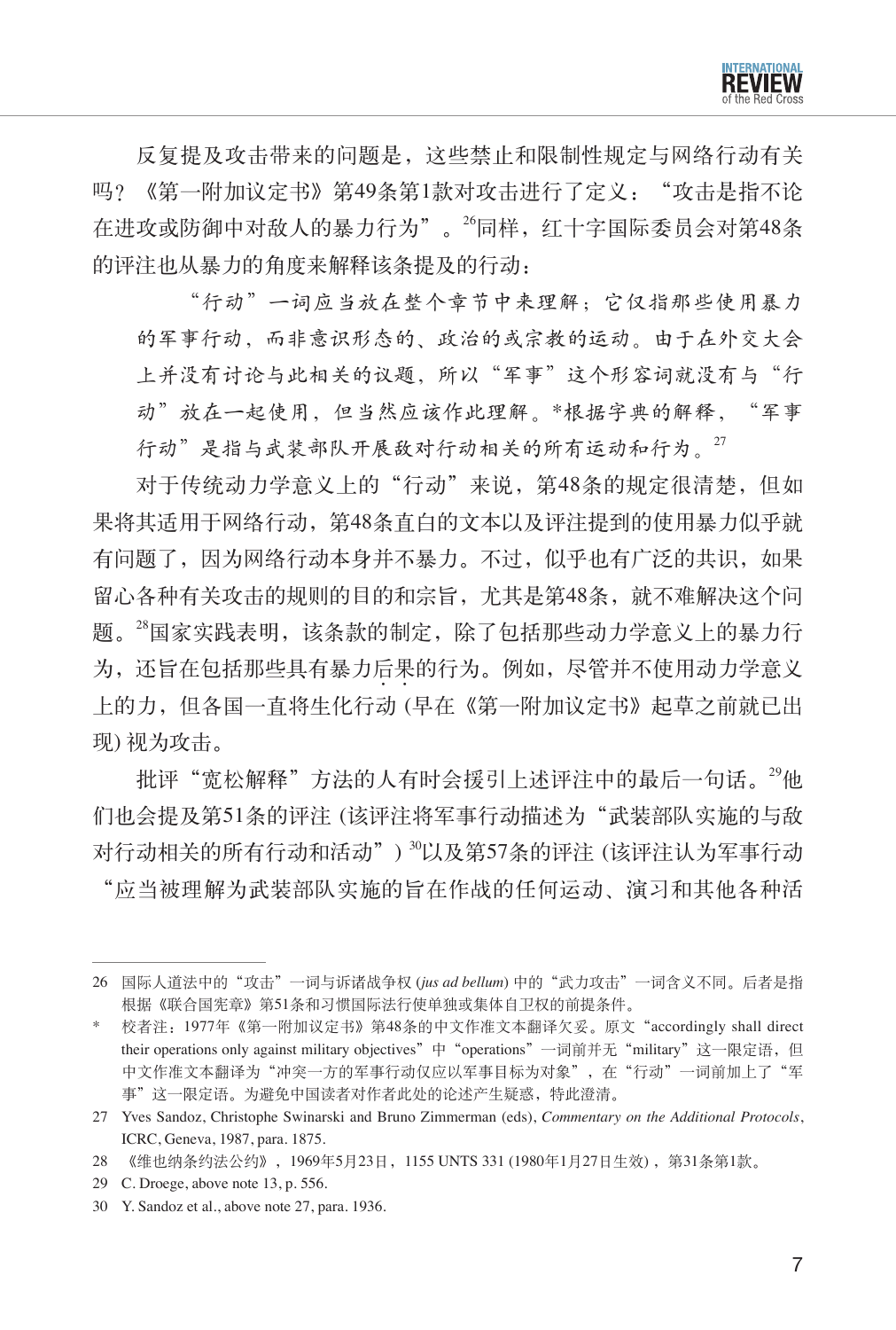动")。31这些批评者忽视了所援引的那段评注的开头第一句话,这句话明确 指出,《第一附加议定书》的相关章节针对的是那些使用暴力的行动,而且 他们还忽视了一点,第51条的评注中有一个脚注又援引回第48条的评注, 因而通过该引用纳入了暴力这一条件。"当然,第57条的评注中提到的"战 斗"一词,其含义是不言自明的。

必然的结论就是,《第一附加议定书》相关条款中的禁止性和限制性 规定一般适用于那些构成攻击的打击行动,且这些攻击是具有暴力后果的行 为。因此,笔者在《在线战争》一文中得出的结论是:

很明显,相关条款想要达到的目的在于,使那些受保护的个人免于受 伤或死亡,使那些受保护的物体免于损害或毁坏……从逻辑上说,伤害的 概念包括人类严重的身心痛苦;诸如金钱、股票等可以直接转换成有形财 产的资产的永久灭失,同样也构成损害或毁坏。重点是,生活的不便、烦 扰或仅仅生活质量的下降并不够;人类痛苦才是必不可少的标准。<sup>33</sup>

《第一附加议定书》各种条款的文本只关注损害、毁坏、伤害和死亡。 尤其是, 第51条指出"平民居民和平民个人应享受免受军事行动所产生的危险 的一般保护"并禁止"以在平民居民中散布恐怖为主要目的的暴力行为或暴 力威胁"。<sup>34</sup>涉及环境的条款提到了广泛、长期和严重的损害<sup>35</sup>,而限制攻击 堤坝和核发电站的条款则表述为"平民居民中造成严重的损失"。<sup>36</sup>最重要的  $\cdot$   $\cdot$ 是,比例原则使用的措辞是"平民生命受损失、平民受伤害、民用物体受损 害、或三种情形均有"。37由于该规则是目标确定的核心原则,因此将攻击的  $\bullet$ 概念进行扩展,使其超出所列举的具体损害类型,将很难令人信服。毕竟,一 方面说针对民用网络基础设施但没有造成损失、伤害或损害的网络行动属于被 禁止的攻击,另一方面又说在针对军事目标发动网络攻击期间对相同基础设施 附带造成的相同损害不需要依据比例原则进行审查,这显然是矛盾的。

<sup>31</sup> *Ibid*., para. 2191.

<sup>32</sup> *Ibid*., para. 1936, footnote 8.

<sup>33</sup> M. Schmitt, above note 9, p. 337.

<sup>34 《</sup>第一附加议定书》, 第51条第1款和第2款。

<sup>35</sup> 同上,第35条第3款和第55条第1款。

<sup>36</sup> 同上,第56条第1款。

<sup>37</sup> 同上,第51条第5款第2项、第57条第2款第1项第3目和第57条第2款第2项。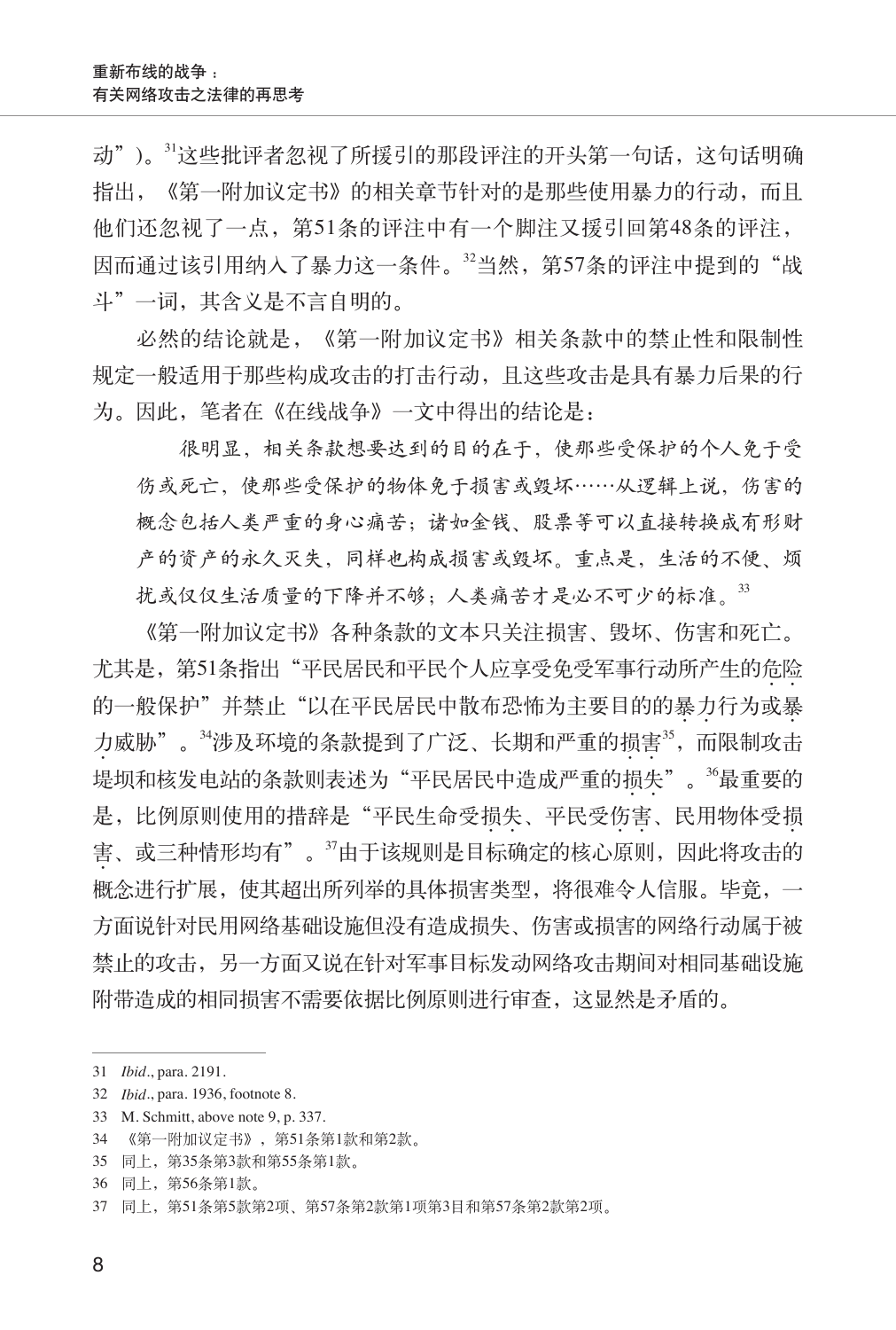"宽松解释"方法产生的影响必须予加以理解和把握。直接针对平民、 民用物体和其他受保护的人员和物体的网络行动本身并不违反国际人道法围 绕攻击所建构的禁止性和限制性规定,除非造成了死亡、伤害、物理损害或 毁坏。但是,正如2002年笔者所指出的,"(计算机网络攻击) 的出现暴露出了 一个规则上的空白,除非将其填补,否则战争对平民居民所造成的影响将会 不可避免地扩大"。<sup>38</sup>德曼所捍卫的"严格解释"方法将会回应这一关切。

## 严格解释方法

2004年,在瑞典举行的一次会议上,克努特•德曼就国际人道法如何规 制网络打击问题提出了一项更加严格的替代性解释方法。尽管对于武装冲突 期间的网络行动, 德曼和笔者大体上得出了相似的结论39, 但就物理后果是 否构成适用有关目标确定的禁止性和限制性规定的前提条件这一问题,我们 之间仍有分歧。"我们各自提出的两种对立的解释方法也形成了一场长达十 余年的辩论。

德曼提到了军事目标的定义,并以此表明笔者所提倡的宽松解释方法 的缺陷。

计算机网络攻击 (CNA) 不会毁坏所攻击物体的事实无关紧要。根据 《第一附加议定书》第52条第2款的规定,只有那些对军事行动有实际贡 献、而且其全部或部分毁坏、缴获或失去效用能提供明确的军事利益的物体 才可以被攻击。军事目标的定义不仅提到了对物体的毁坏或缴获,还提及了 失去效用,这意味着一个物体是通过毁坏还是任何其他方式而失去效用的, 其实无关紧要。<sup>41</sup>

<sup>38</sup> M. Schmitt, above note 9, p. 379.

<sup>39</sup> 例如,我们均认为,网络行动完全受到国际人道法的调整,尤其是区分原则及其各种衍生规则,如禁 止攻击除战斗员、直接参加敌对行动的平民和军事目标以外的人。

<sup>40</sup> 关于这个问题, 另见: Nils Melzer, "Cyberwarfare and International Law", UNIDIR Resources Paper, 2011, p. 27, available at: www.unidir.org/files/publications/pdfs/cyberwarfare-and-international-law-382.pdf; Heather Harrison-Diniss, *Cyber Warfare and the Laws of War*, Cambridge University Press, Cambridge, 2012, pp. 196–202.

<sup>41</sup> K. Dörmann, above note 10, p. 6.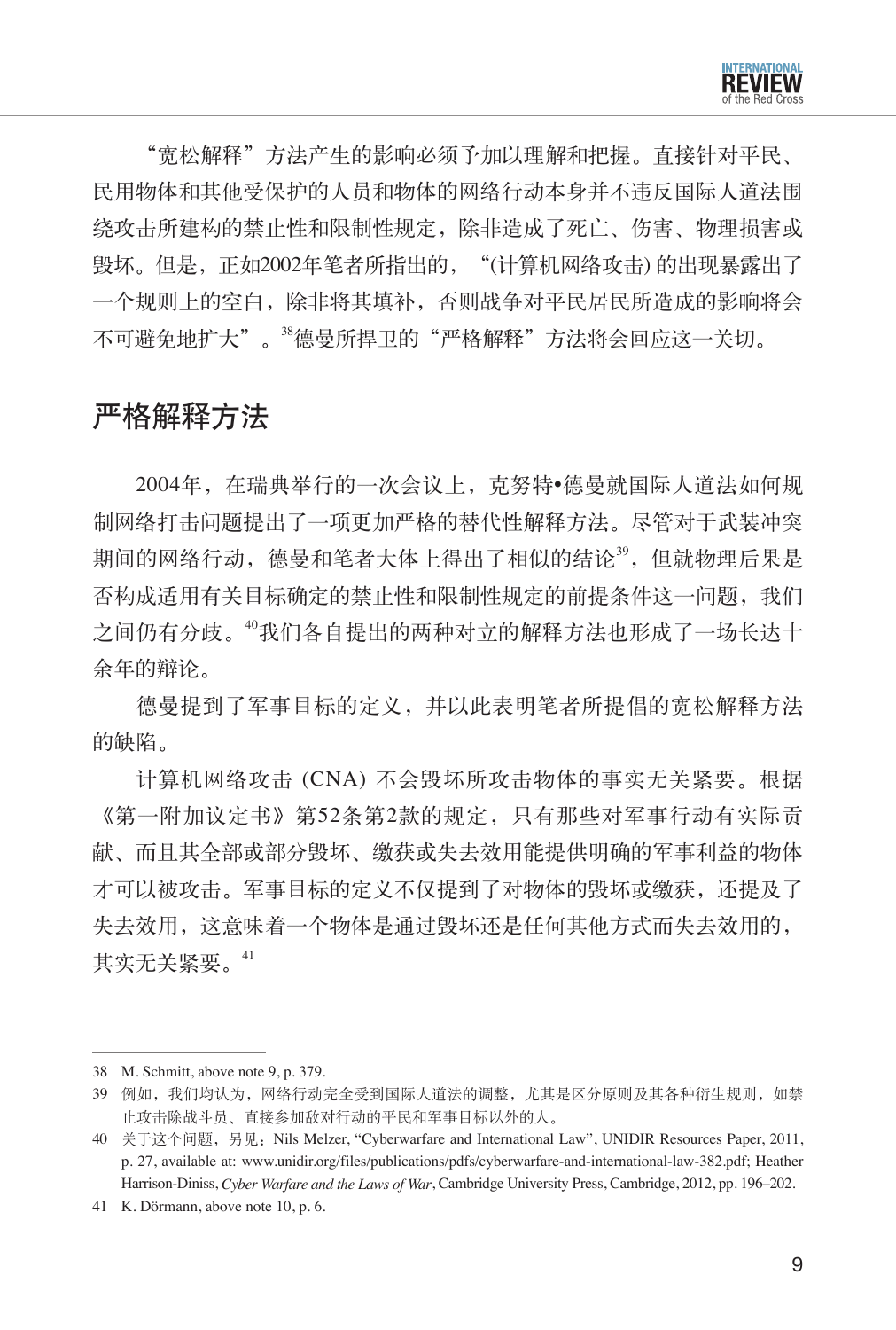2011年,红十字国际委员会在其向第31届国际红十字与红新月大会提交 的报告中确认了这一立场,并主张:

有人辩称,没有导致物理损害或其攻击后果可以恢复的网络行动不 属于"攻击"的范畴。但如果上述观点意味着针对平民物体的攻击是合 法的,红十字国际委员会认为此观点缺乏法律基础。根据国际人道法, 只能针对军事目标发动攻击,禁止攻击民用目标。军事目标的定义与作 战手段无关,它应适用于使用传统火器和非传统火器的作战手段,网络 行动没有导致攻击目标的损害也不重要。根据《第一附加议定书》第52 条第2款,只有对军事行动有实际贡献,而且其全部或部分毁坏、缴获 或失去效用能提供明确的军事利益的物体,才能被攻击。上述毁坏或缴 获的措辞表明,物体是通过毁坏还是其他方式失去效用是不重要的。42

笔者越来越理解德曼以及红十字国际委员会报告的关切。即便如此,笔 者仍然琢磨不透"严格解释"方法所依赖的法律逻辑。攻击的概念无论如何 都不会依赖军事目标的定义。相反,给平民、民用物体和其他受保护的人员 或物体造成伤害或损害的行动同样也构成"攻击",这与针对战斗员、直接 参加敌对行动的平民或者军事目标的行动所构成的攻击没有什么不同。只有 当一次行动构成攻击 (或者对于采用"严格解释"方法的人来说构成"军事 行动") 时,才会产生目标是否构成军事目标的问题。例如,军队经常针对 平民活动及军事活动开展情报、监视和侦查行动——前者是为了制定平民死 伤的评估模式,以便遵守比例原则和攻击时采取预防措施的要求;后者是为 了收集情报以便更有效地打击目标。所以,情报、监视和侦查行动是否针对 军事目标的问题无关紧要的,因为这类行动不构成任何一种受到禁止或限制 的攻击。

克尔杜拉·德勒格回应了这种分析,她主张:

这种批评忽视了一点,那就是"失去效用"意在包含那些"目的 在于在不必毁坏某物体的情况下使敌方无法使用该物体的攻击"。这表 明,起草者意识到攻击不一定旨在毁坏或损害物体,也可以是为了达到

<sup>42</sup> ICRC, above note 12, p. 37.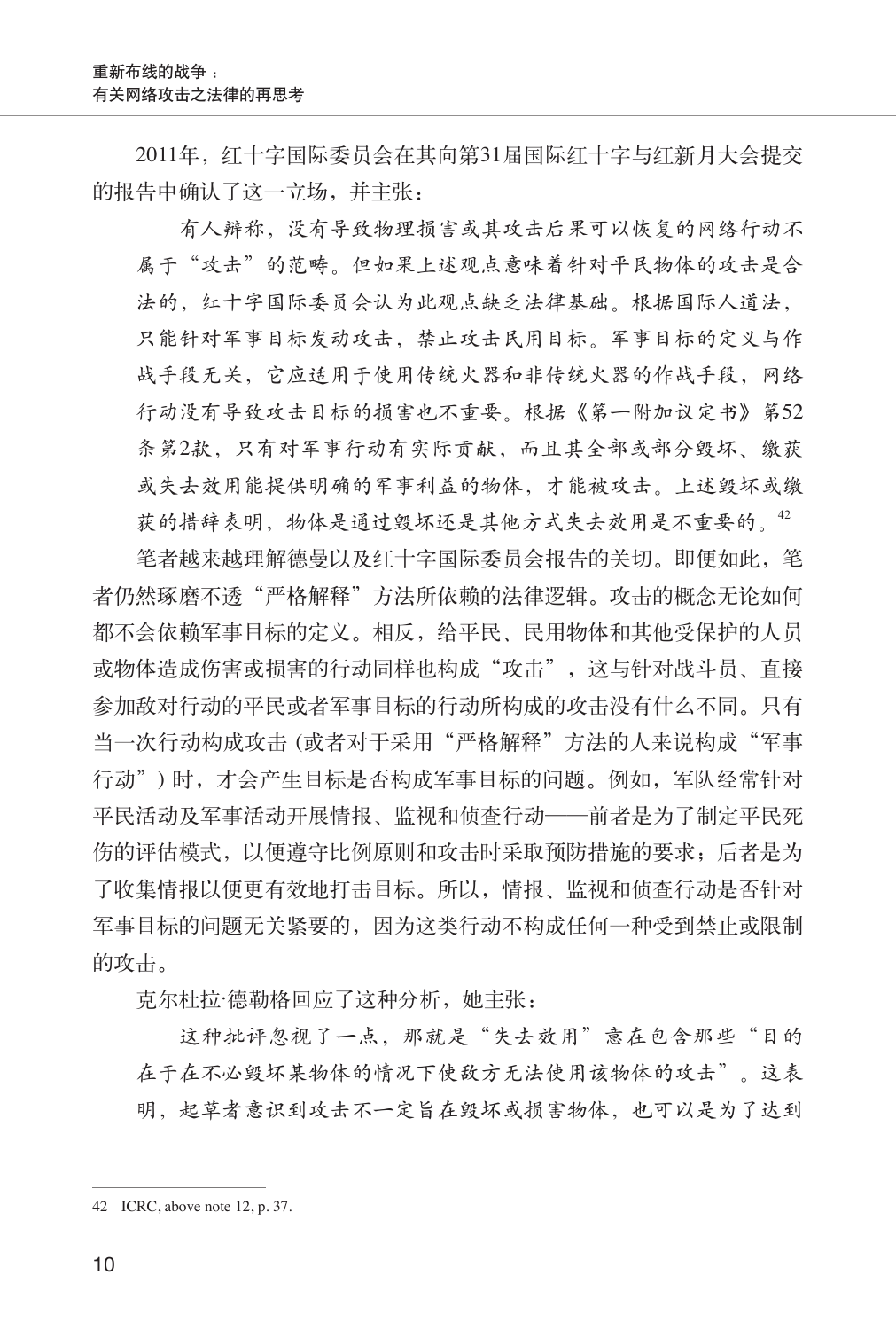

使敌方无法使用该物体的目的,但并不一定对其造成毁坏。例如,可以 通过网络行动干扰敌方的计算机系统,使其防空系统在一段时间内失 效,但不一定毁坏或损害其实体基础设施。<sup>43</sup>

溃憾的是,红十字国际委员会对第52条第2款的评注并没有对"失去 效用"的含义进行解释。此外,德勒格所援引的起草者的意图摘自博特 (Bothe) 等人的非官方评注<sup>44</sup>,而且误解了军事战术中常用的"失去效用"的 概念。大多数军事行动都是为了产生特定的"效果";事实上,现今"基于 效果的行动"是常态。"必须从这个角度来评价"失去效用"。"

举例来说,如果所要追求的效果是使敌方的机场"失去效用",并不一 定需要攻击整个机场,或者事实上根本不需要攻击机场。攻击飞机跑道或者 基地外的储油设施 (汽油、油、润滑油) 就足以使机场及其运转失灵。同样, 摧毁网络基础设施就可以使敌方的指挥、控制和通信设施瘫痪而无需攻击这 些设施本身。重点是,在军事用语中,"失去效用"从来都不是物理损害的 反义词。相反,"火力压制"(neutralization fire) 是一个特定术语,意指"致使 目标失去作用的火力打击"。<sup>47</sup>此外,从《附加议定书》谈判时可用的军事技 术来看,只包括了第一代电子战装备而没有网络系统,在提及失去效用时, 起草者不可能超出传统的军事含义去考虑非动力学意义上的行动。

尽管关于失去效用的主张是违背现实的,其产生的结果却更加接近笔 者所认为的对网络环境中攻击概念的普遍理解。由于笔者最初在《在线战

<sup>43</sup> C. Droege, above note 13, p. 558.

<sup>44</sup> Michael Bothe, Karl Josef Partsch and Waldemar A. Solf, *New Rules for Victims of Armed Conflicts: Commentary to the Two 1977 Protocols Additional to the Geneva Conventions of 1949*, Martinus Nijhoff, Dordrecht, 1982, p. 325.

<sup>45</sup> "在确定目标时,要进行系统分析并确定优先打击的目标,选择符合那些目标特点的适当的致命和非 致命措施,以产生预期的特定效果,实现联合部队指挥官 (JFC) 的意图,同时还要考虑作战要求、能 力和事先评估的结果。"US Chairman, Joint Chiefs of Staff, Joint Publication 3–60, Joint Targeting, January 2013, Appendix A at p. I-5 ("JP 3-60").

<sup>46</sup> 例如,美国联合作战条令 (US Joint Doctrine) 规定, "在各个阶段 (如阻遏、干扰、延迟、压制、使失 去效用、毁坏、腐化、盗用或影响),预期在何地产生何种火力打击效果,行动的概念可为此提供细 节":同上,第I-10页。

<sup>47</sup> US Chairman, Joint Chiefs of Staff, Joint Publication 1-02, Department of Defense Dictionary of Military and Associated Terms (as amended through April 2012), p. 226."火力打击"是指使用武器系统对目标造成特 定的致命或非致命的效果":同上,第119页。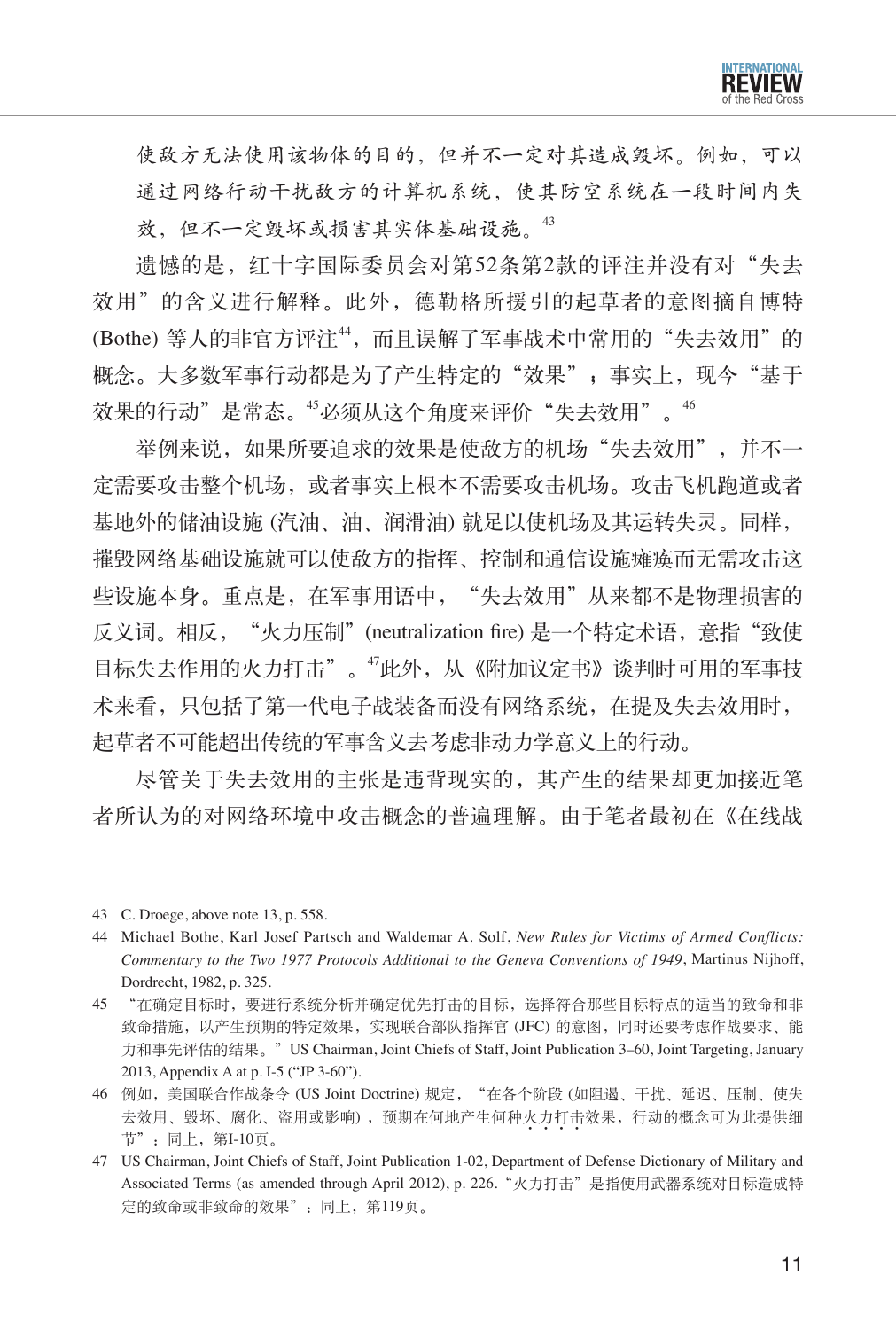争》一文中进行的分析旨在查明"实然法"(*lex lata*) 而非"应然法"(*lex ferenda*),所以笔者的观点需要"重装上线"。这一过程开始于《塔林手 册》项目期间。

## 《塔林手册》的讨论

在《塔林手册》的起草过程中,国际专家组争论最激烈的是,如何将 国际人道法中关于确定目标的规则适用于网络行动。上文提到的两种对立观 点的争论也贯穿于整个起草过程。最终,专家们就规则30达成共识:"网络 攻击是指不论在进攻或防御中,可合理地预见到会对人员造成伤害或死亡或 对物体造成损害或毁坏的网络行动。""该规则并不必然排除攻击范围内伤 害或物理损害不明显的网络行动。此外,由于各项规则的制定都需要一致同 意,规则30体现了所有专家所能达成的最低限度的共识。<sup>49</sup>

#### "攻击"的概念

随着"功能标准"的发展,上述争论在项目的最后一年出现了重大突 破。尽管一些"宽松解释"方法的支持者仍然坚定地维护其观点,但大多数 国际专家组成员最终达成共识, "网络攻击"的概念不应局限于造成伤害或 物理损害的行动。对他们来说,干扰网络基础设施功能并在某种意义上使其 "失灵"的网络行动也可以界定为"损害"。<sup>50</sup>考虑到比例原则中损害与攻 击定义之间的关系 ("损害"物体的行动从逻辑上说就是攻击),这一点至关 重要。笔者认为,这一新方法准确反映了当前法律的现状,相关理由笔者将 在下一节中阐明。

<sup>48</sup> Tallinn Manual, above note 11, p. 106.

<sup>49</sup> 类似地,参与制定《空战和导弹战国际法手册》的专家们在这一点上就没有达成一致意见。Harvard Program on Humanitarian Policy and Conflict Research, *Manual on International Law Applicable to Air and Missile Warfare*, Cambridge University Press, Cambridge, 2013, pp. 12–13 and 20–21.

<sup>50</sup> Tallinn Manual, above note 11, commentary accompanying Rule 30, para. 10.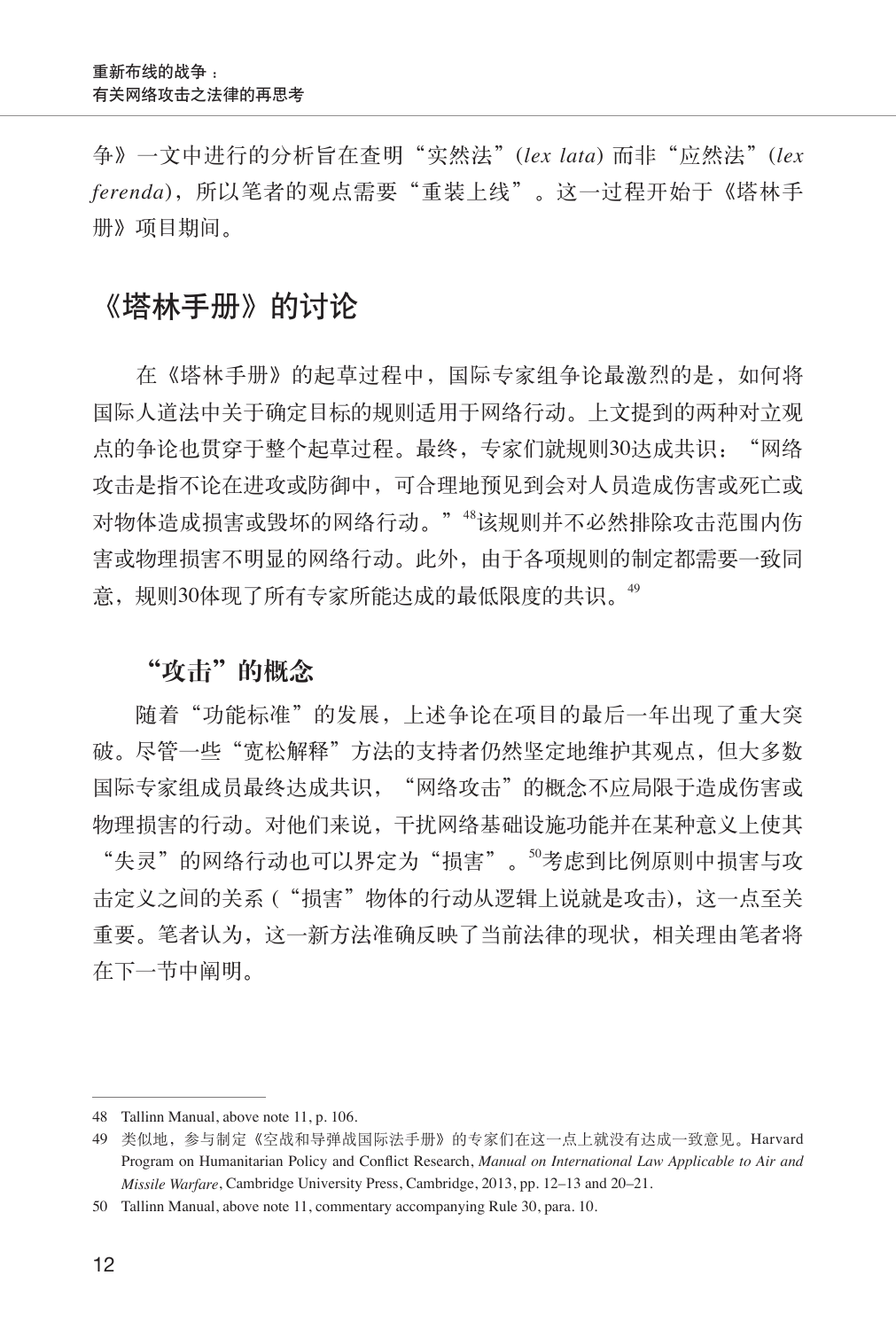

何谓功能干扰,专家们对此意见不一。有的专家认为, "如果恢复功能 需要替换实体零部件,这种功能干扰就构成损害"。<sup>51</sup>另外一些专家认为, 就维修的概念而言,仅仅重新安装操作系统就可以构成损害,还有部分专家 主张, "如果功能干扰导致必须进行数据恢复,但又不需要替换零部件或重 装操作系统,此类情况也构成攻击"。52

上述观点的一个共同特点是,相关物体无法用于预期目的,至少也得进 行某种形式的修复。在讨论期间,专家们还讨论了如何看待那些没有造成物理 或功能损害、但又对平民居民造成特别不利后果的网络行动。典型的行动诸如 干扰系统使用但又不影响系统本身的拒绝服务以及分布式拒绝服务。《塔林手 册》在评注中引用的一个例子是"在全国范围内阻断电子邮件通信 (不同于损 害数据传输所依赖的系统)"。<sup>53</sup>大部分专家都同意,尽管"将这些活动定性为 攻击是符合逻辑的,但武装冲突法目前尚未延展得如此之远"。<sup>54</sup>

#### 将数据解释为国际人道法意义上的"物体"

《塔林手册》讨论期间出现的的一个相关的问题涉及如何看待数据, 更 确切地说, 就是数据能否构成国际人道法意义上的"物体"的问题。如果答 案是肯定的,那么网络行动破坏或篡改了数据就会构成攻击,那些针对民用 数据和其他受保护数据的网络行动就是非法的。当然,如果对数据的攻击直 接造成了人员受伤害 (如篡改污水处理厂的数据导致疫情出现) 或者物体受损 害 (如篡改航空管制数据导致飞机坠毁), 这种行动就是攻击。同样, 破坏或 篡改数据导致功能失灵也可能构成攻击。但是,不管是否造成物理上或功能 上的后果,以数据为目标的任何行动都构成攻击呢?

大多数国际专家组成员不愿意将数据本身纳入到"物体"的概念之中。 这些专家发现,红十字国际委员会对第52条的评注 (禁止攻击民用物体) 尤其 具有说服力:

<sup>51</sup> *Ibid*., commentary accompanying Rule 30, para. 10.

<sup>52</sup> *Ibid*., commentary accompanying Rule 30, para. 11.

<sup>53</sup> *Ibid*., commentary accompanying Rule 30, para. 12.

<sup>54</sup> *Ibid*., commentary accompanying Rule 30, para. 12.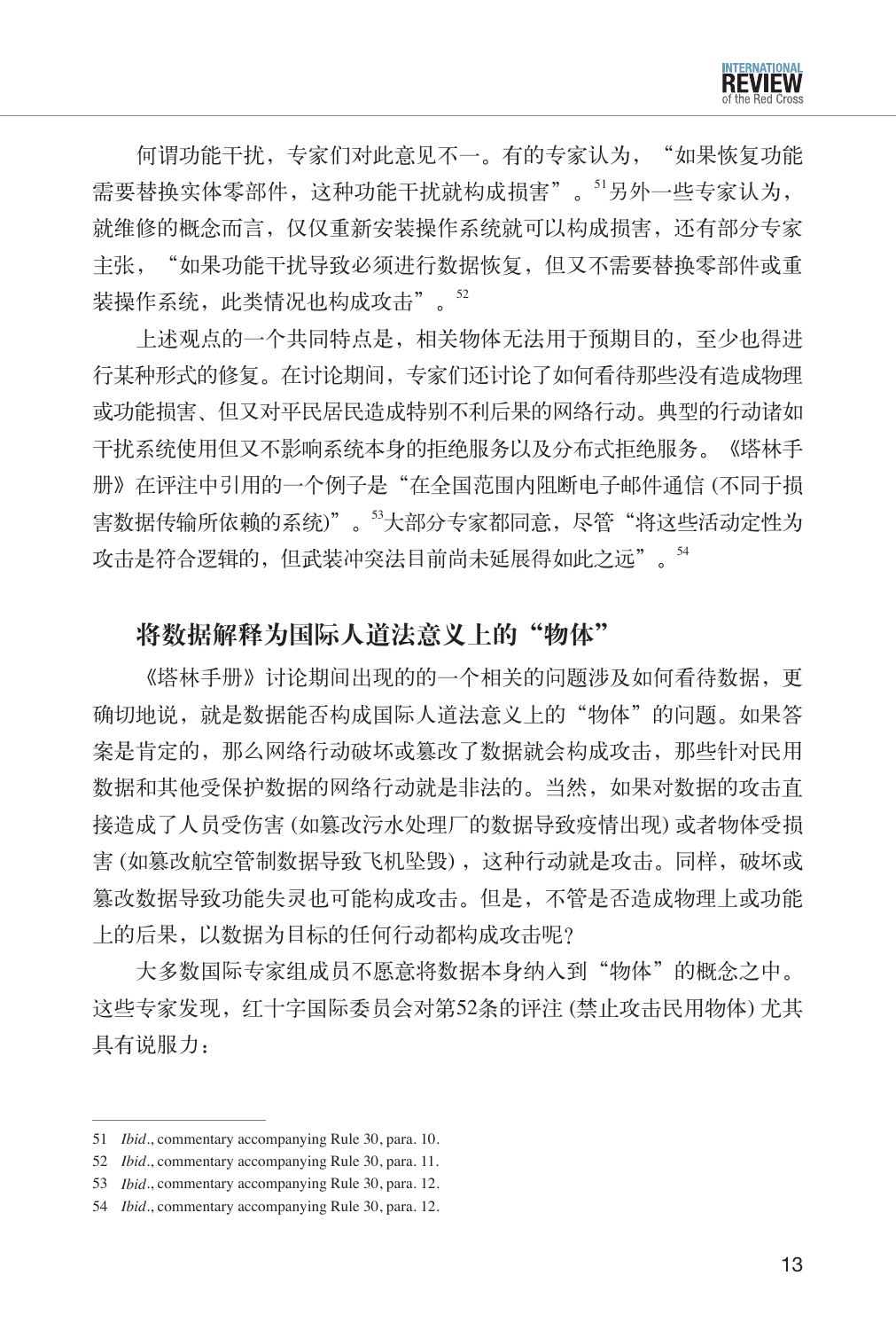英文文本使用"物体"(objects) 一词,意为"眼前的或通过视觉或 其他感官可以感知其存在的某种物体;被看到或感知到或者可能被看到 或感知到的事物;实体物"……法文文本使用"财物"(biens) 一词,意 为"可被占有的有形之物"。

很显然,无论在英语还是在法语中,该词均指可见物和有形物。55 他们由此得出结论,由于数据既非有形也不可见,所以不构成国际人道 法意义上的物体,无法直接受益于特定物体所享有的各种保护。<sup>56</sup>

另外,大多数国际专家组成员也注意到《维也纳条约法公约》的第31条 第1款,该款规定: "条约应依其用语按其上下文并参照条约之目的及宗旨 所具有之通常意义,善意解释之。" 5在这些专家们看来, 物体的通常意义 并不包括数据。例如, 《韦氏词典》将物体定义为"可以被感官感知到的实 体物"。"数据无法被任何一种感官感知到。

尽管如此,一些专家仍然持相反的观点,认为数据本身可以被视为一种 物体,这样在其没有被界定为军事目标时,就可以禁止网络行动以这些数据 为目标。他们主张:

不将数据视为一种物体,就意味着即使删除极其有价值的和重要的 民用数据也可能不受武装冲突法的规制,从而违背习惯法,即《第一附 加议定书》第48条所体现的"平民居民应当享有防止敌对行动影响的一 般保护"。<sup>59</sup>

不过,大部分专家反对这一主张。他们认为,这种主张反映的是"应然 法"而非"实然法"。

#### "在线战争"重新布线

《塔林手册》项目制定的"功能标准"符合当前人们对国际人道法如何 调整网络空间中目标之确定的理解。在这方面,必须强调的是,国际人道法

<sup>55</sup> Y. Sandoz et al., above note 27, paras. 2007-2008.

<sup>56</sup> Tallinn Manual, above note 11, commentary accompanying Rule 38, para. 5.

<sup>57</sup> 《维也纳条约法公约》,前注28,第31条第1款。

<sup>58 &</sup>quot;Object", Merriam-Webster Dictionary, available at: www.merriam-webster.com/dictionary/object.

<sup>59</sup> Tallinn Manual, above note 11, commentary accompanying Rule 38, para. 5.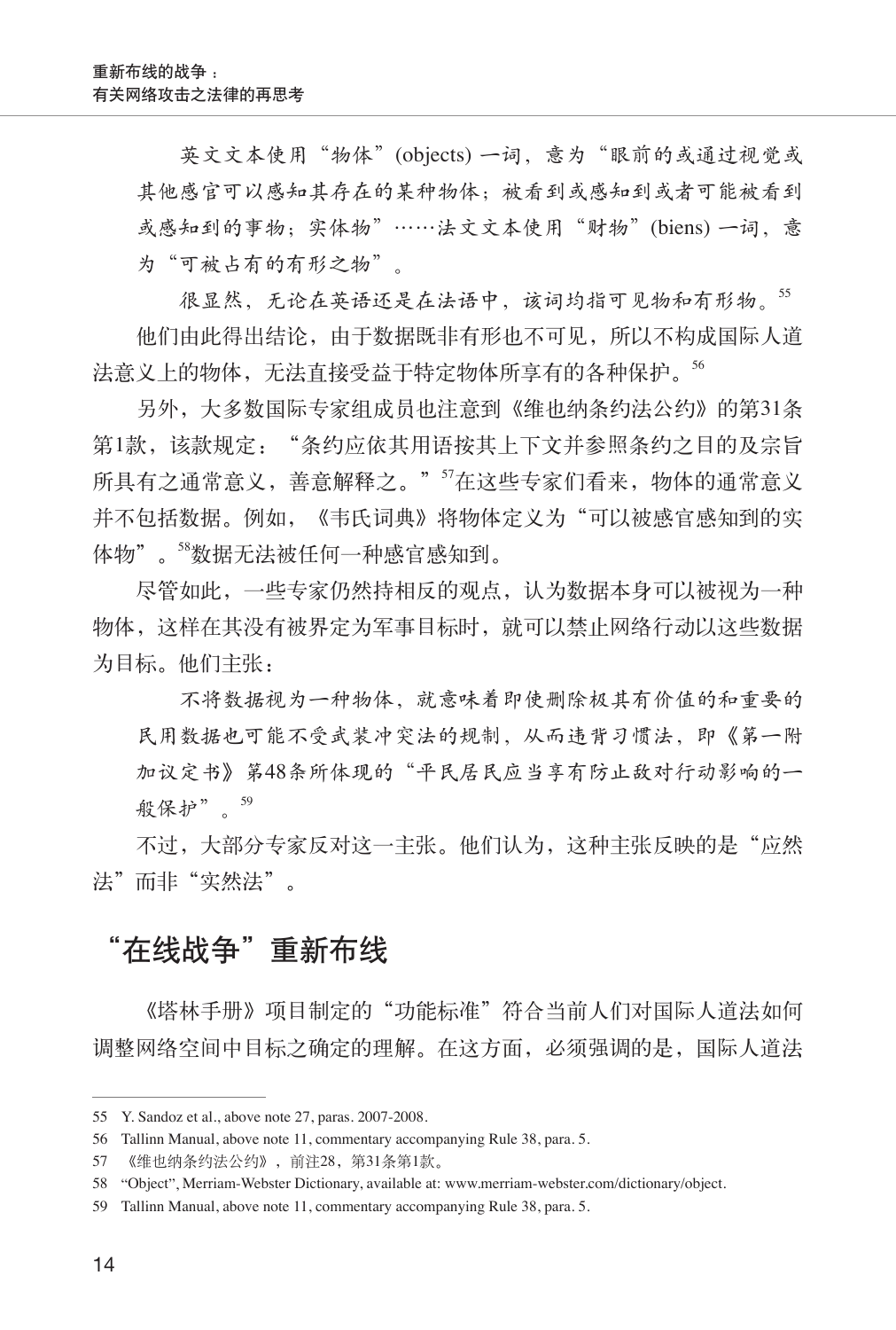

代表着两种相互对立的利益之间的微妙平衡:军事必要和人道关切。"前者 反映了国家希望在武装冲突期间能够有效作战的利益诉求,不想受过多法律 条条框框的限制;后者则体现了国家保护其公民免受伤害、尽可能减少其士 兵遭受伤害以及对某些国家来说追求有价值的道德目标的利益诉求。典型的 例子就是比例原则,它允许附带伤害甚至杀害无辜平民以实现有价值的军事 目标,只要此攻击预期不会造成过分的附带平民伤害。<sup>61</sup>

当军事必要与人道考虑之间的平衡发生改变时,在法律上通常也会有相 应的发展。举例来说,因为精确制导技术的发展,第二次世界大战期间普遍 使用炸弹和飞机进行攻击的方式现在就被认为是不分皂白的攻击。技术的发 展使得老式武器的军事利用价值大大降低,而越来越多的平民、民用物体和 军事目标混同在一起也加剧了人们在人道方面的担忧。因此,平衡的改变使 得国际人道法关于禁止不分皂白攻击的规则在当代需要比过去更加精准的加 以适用。<sup>62</sup>

在当今这个始终"互联"的世界,网络空间活动的社会价值不断提升。 与此同时,现代军事的在线互联性质也使得保留为开展重要网络军事行动所 必需的法律调整空间变得前所未有的重要。这些趋势将影响国家如何保持军 事必要与人道关切之间的平衡,因为最终是由国家来解释和适用关于网络行 动的国际人道法规范。可以确定的一点是:严格意义上的"宽松解释"方法 不再契合当代网络系统和活动的重要性。

最终的转变可能难以察觉,但一定会发生。相对于笔者之前提出的严 格的伤害、死亡、损害或毁坏的判断标准,新的标准将会小心翼翼而又循 序渐进地为民用网络活动提供更大的保护。但是,就这一演进背后的法律推 理而言,笔者仍然怀疑那种基于对军事目标定义中"失去效用"一词错误的 理解而提出的主张。这种解释方法背离了该术语的传统军事用途。从实际操 作层面上看,这种主张也与军事上关于目标确定的思想背道而驰,就是把

<sup>60</sup> 笔者关于保持这种平衡的观点, see Michael N. Schmitt, "Military Necessity and Humanity in International Humanitarian Law: Preserving the Delicate Balance", *Virginia Journal of International Law*, Vol. 50, 2010, p. 795.

<sup>61</sup> 《第一附加议定书》第51条第5款第2项、第57条第2款第1项第3目和第57条第2款第2项。

<sup>62</sup> 同上,第51条第4款第1项。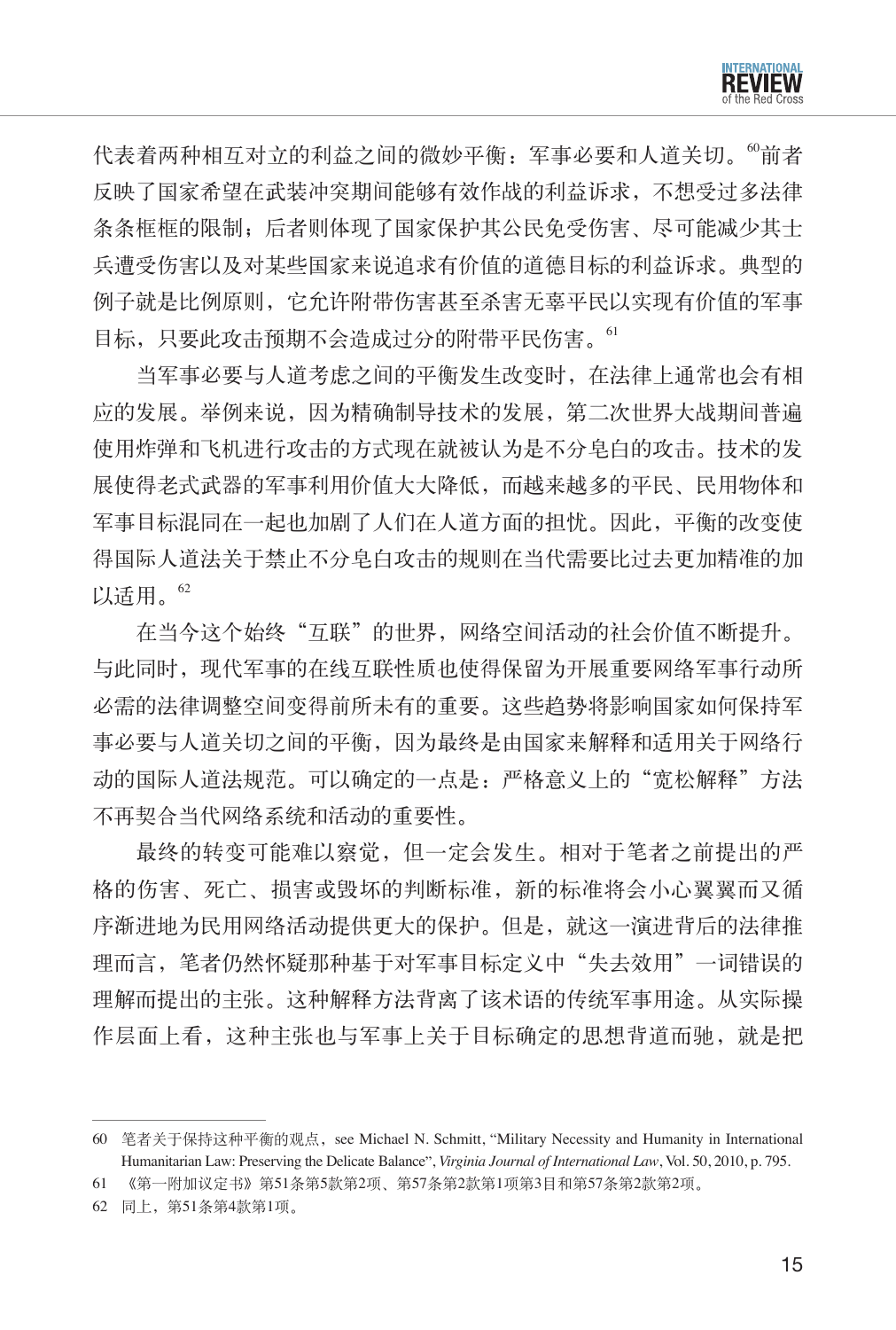"车"(军事目标) 放在了"马"(攻击) 的前面。从理论层面上看,参照受到 保护以使其免遭一种行为侵害的实体来定义该行为,这毫无意义。

尽管如此,笔者现在认同"严格解释"方法的基本前提——即,网络攻 击的概念不能局限于造成伤害或物理毁坏的网络行动。笔者的理由是,国家 不太可能再采取这种僵化的立场。笔者对自身法律解释观点进行修正的法律 依据主要在于比例原则以及该原则对平民居民受保护以免于遭受的伤害类型 所做的清晰划分。如果平民和民用物体享受保护以免遭特定性质的附带后果  $\cdot$   $\cdot$ 的影响,他们 (以及其他受保护的人员和物体) 就必须享受同样的保护以免遭 针对他们的行动所带来的相同后果的影响。这样一来,攻击就是造成 (借用  $\cdot$   $\cdot$ 比例原则的文本) 生命损失、伤害或损害的行动。

关键是当代对损害的理解。传统的国际人道法是基于物理损害构建起来 的,因为这是典型地与战争相关的损害类型,使用动力学原理的武器只能造 成这种损害。只有少数作战手段和方法可以通过非动力学的方式瘫痪系统和 装备。这也是为什么《第一附加议定书》和《附加议定书》的评注在多处提 及上文援引的危险、暴力、战斗和敌对行动。战争就是物理毁坏。

现实发生了巨大的的改变。在现代战争中,不管是民用的还是军用的系 统和设备, 网络手段往往比动力学手段更容易使它们失去效用。例如, 如果 一个物体十分坚固、难以定位或者位于平民或民用物体附近,运用动力学手 段攻击该物体就不太可能,因为有违反比例原则的风险。然而,取决于具体 情况,这些因素可能不会对网络行动构成阻碍。而且,无论对军队还是对平 民来说,是计算机系统还是依赖计算机的物体失去效用并没有太大区别,因 为它已经由于动力学或非动力学的原因失灵了。它就是坏掉了。因此,在网 络背景下,伤害或物理损害之要求的逻辑基础不存在了。

"功能标准"巧妙地解决了这个新问题,而没有加剧国家对过于严格之 规范的担忧,因为这种规范否认国际人道法的平衡体系中包含有军事利益的 一面。它将注意力从实现效果 (伤害/物理损害) 的手段转移到效果本身 (使作 为目标的系统瘫痪)。毕竟,物体是否受到物理损害并不重要,重要的是该 物体已经完全不能再实现其预期目的。无论一个人是攻击敌方军事目标的军 事指挥官,还是依赖该物体的平民,结果都是一样。

16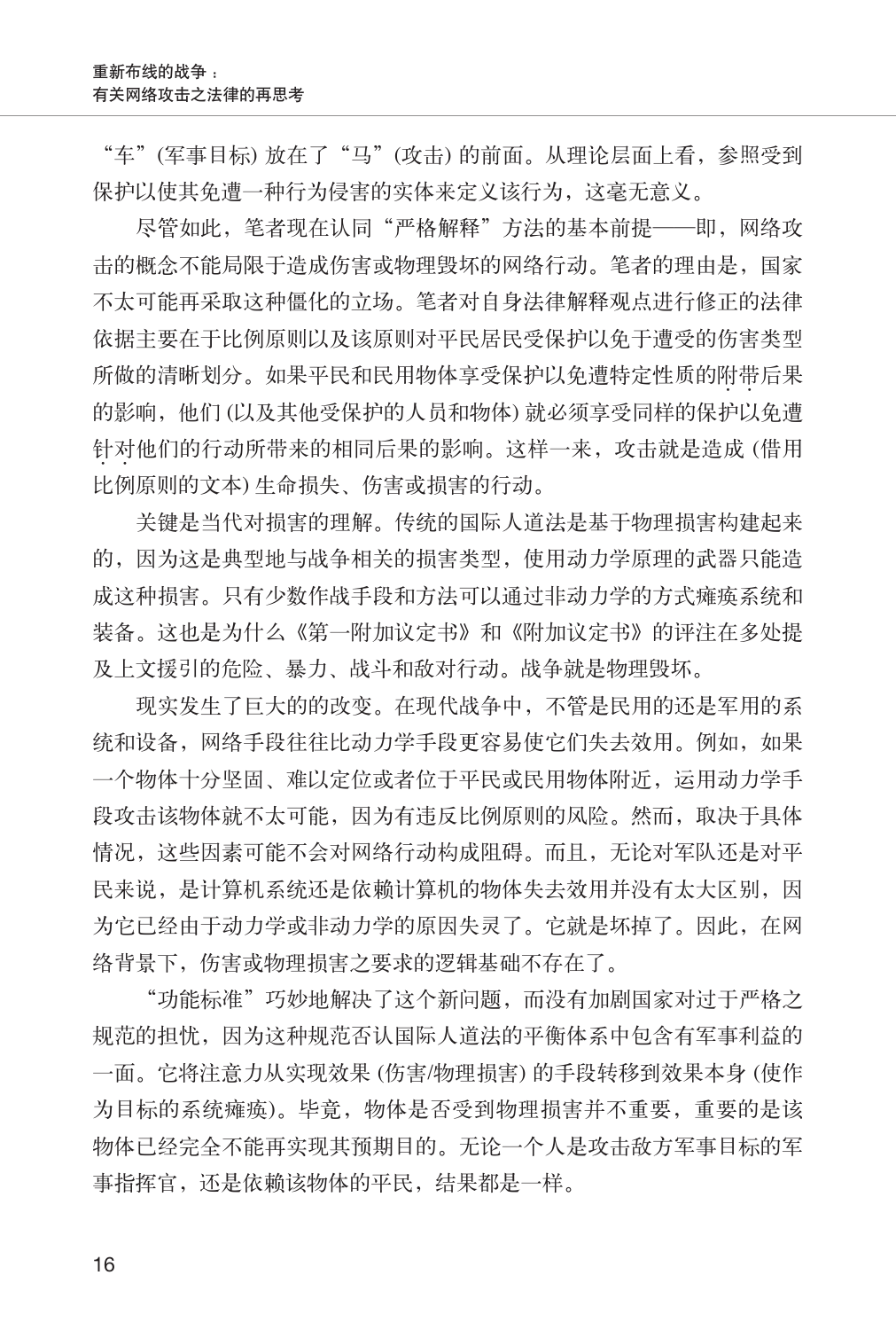

当然,攻击对平民所造成的影响总是十分重要的;国际人道法总体上仍 是人类中心主义。例如,之所以有禁止攻击平民住所的规定,不是因为该住 所的内在价值,而是为了保护其效用。在过去,威胁这种效用的手段是动力 学意义上的,所以通过动力学术语予以体现。现今,已经有可能通过非动力 学手段来威胁这种效用了,因此将损害重新解释为"功能失灵", 即导致物 体永久失灵或必须进行某种形式的维修,这是完全说得通的。

如上文所述,支持"功能标准"的国际专家组成员仍然就何种程度的必 要维修才构成"功能失灵"存在争议。争议的范围从零部件的替换一直到数 据的重新加载。在笔者看来,"功能失灵"包括操作系统或任何必需的操作 软件的重新装载,但不包括替换那些仅仅贮存在系统中的数据。

因为重新解释通常是渐进式而非颠覆性的,所以笔者认为,国家目前不 会愿意将损害的概念扩展到那些暂时干扰功能但无需维修或其他救济措施的 行动,如分布式拒绝服务 (DDoS)。这种行动更类似于通信堵塞,并非法律 意义上的攻击,除非它造成的损害是物体损害或人员伤害。显然,这有点像 是循环解释。但是,制定、解释和适用国际人道法的是国家,各国似乎并不 想将损害的概念延伸至这么远。<sup>63</sup>

"功能标准"的重要性也不能被高估。从某种程度上说,它只是准确反 映当代"实然法"——一个无法解决的问题,它确立了宽松解释和严格解释 方法之间存在的实质共同点。该标准的魅力在于,它使人道保护远远超出宽 松解释方法的范畴又不致牺牲有价值的军事利益。因此, "功能标准"很好 地体现了国际人道法始终坚持的军事利益与人道考虑之间的平衡。

## 未来之路

这仍将是一段时间内不断变化的法律领域。对现有规范渐进式地进行重 新解释可能会向着更大程度地保护民用网络活动的方向发展。现代社会前所

<sup>63</sup> 克尔杜拉·德勒格列举了某些不视为攻击的网络活动的例子,这些例子十分有用。这些活动包括间谍、 政治宣传、心理战和经济战以及禁运。See C. Droege, above note 13, p. 559. 尽管笔者同意她列举的每一 点,但问题仍然是如何提炼出不依赖于个案判断的普适性规范。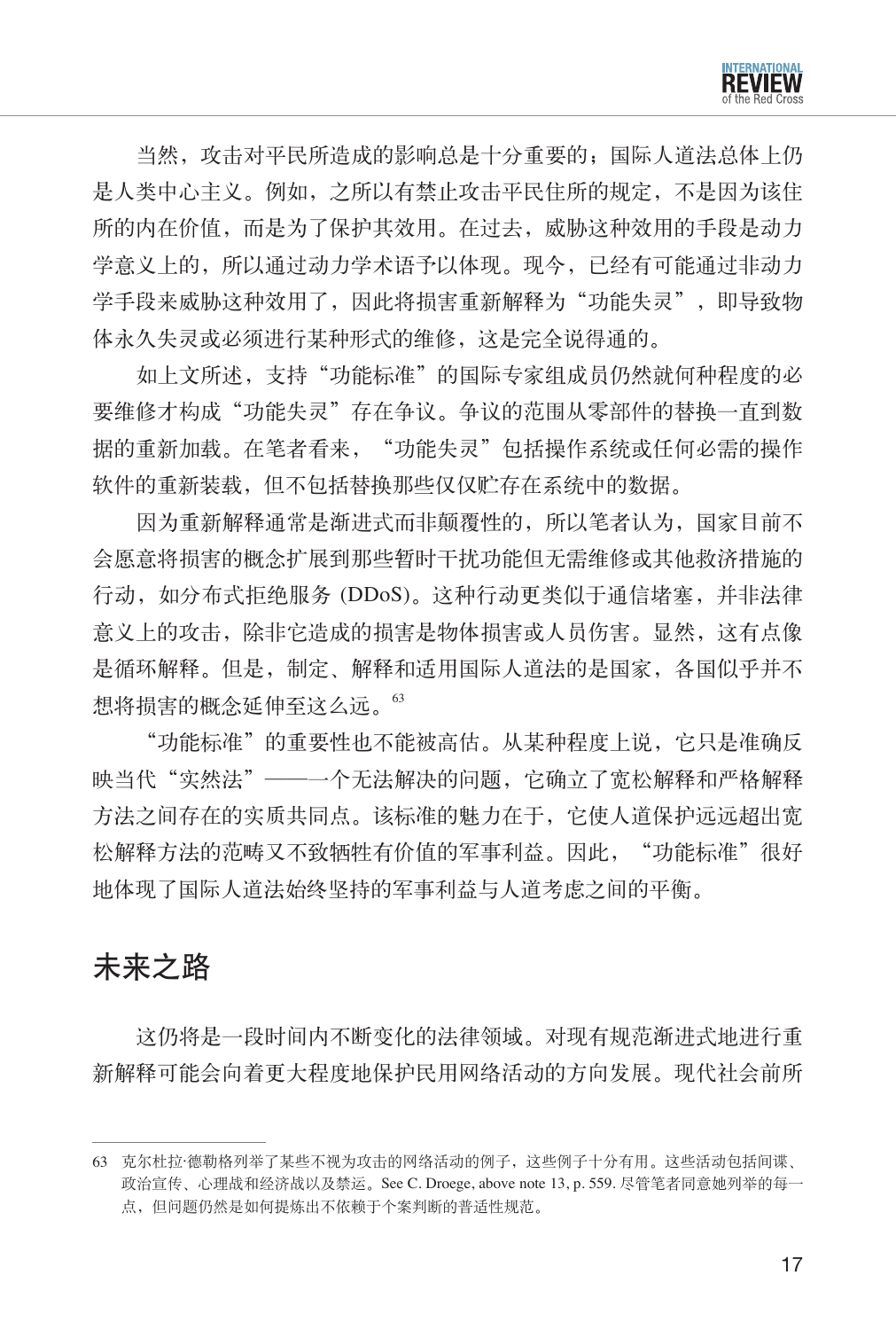未有地依赖网络空间,在平衡体系中的人道考虑也更显突出,由此日益抵消 军事必要因素。例如, 从现在起十年之后, 谁都无法肯定"功能标准"还会 局限于永久失灵或达到需要维修程度的系统瘫痪。有人认为,导致系统瘫痪 从而需要一天时间进行维修的网络行动与只是将该系统关闭相同时间的网络 行动并没有什么区别,这种主张很有说服力。基于同样的道理,为什么以网 络基础设施为目标并导致其需要一天时间进行维修的行动构成攻击,而针对 相同系统导致其掉线一周的DDoS行动就不构成攻击呢?

同样,不愿意将数据视为物体是因为其并非有形物,笔者相信这一点反 映了当前的实然法,但不可能一直这样。数据丢失能产生比动力学攻击严重 得多的损害后果。例如,对于平民居民而言,通过篡改金融系统的数据来暗 中打击人们对国家经济体系的信心,会比单纯以动力学方式攻击一家银行产 生更加严重的影响。在一个依赖于网络的社会中,从法律上区分物理损害后 果和数据损害后果,将变得越来越困难。

问题仍旧是,朝着给民用网络活动提供更大保护的方向,这种发展如何 体现出来。这是个尚未解决的问题。一种可能的方式是,将解释的重点从损 害的性质转向损害的严重程度。在过去,性质通常作为对严重程度快速有效 的认知方式。例如,比例原则提到的死亡、伤害和损害,很容易让人理解, 因为这种性质的损害一般要比不便或混乱严重得多;在大多数情况下,现有 规则中规定的后果的严重性和损害的性质之间没有差别。确切地说,攻击的 定义中提到"暴力"行为时也是这种情况。

然而,从上面的例子我们也可以看出,网络行动明显打乱了这种认知。 因此,在定义攻击、适用比例原则和攻击时采取预防措施的要求时,解释方 面的趋势应是直接重点关注后果的严重性,而非其性质。一个明显的例子 是,制定《塔林手册》的专家们重新解释了损害,将严重的功能干扰也涵盖 在内。类似的重新解释还可能扩大伤害的概念,将严重干扰平民日常生活的 行动涵盖在内,扩大暴力的概念,涵盖同样的干扰效果。甚至仅仅是拒绝某 些服务,理论上最终也可能被界定为损害。当然,这些可能的前景也引发了 难题。例如,要排除那些仅仅造成不便或烦心的拒绝服务行动吗?如何设定 门槛以及如何在法律逻辑上区分合法和非法的拒绝服务攻击?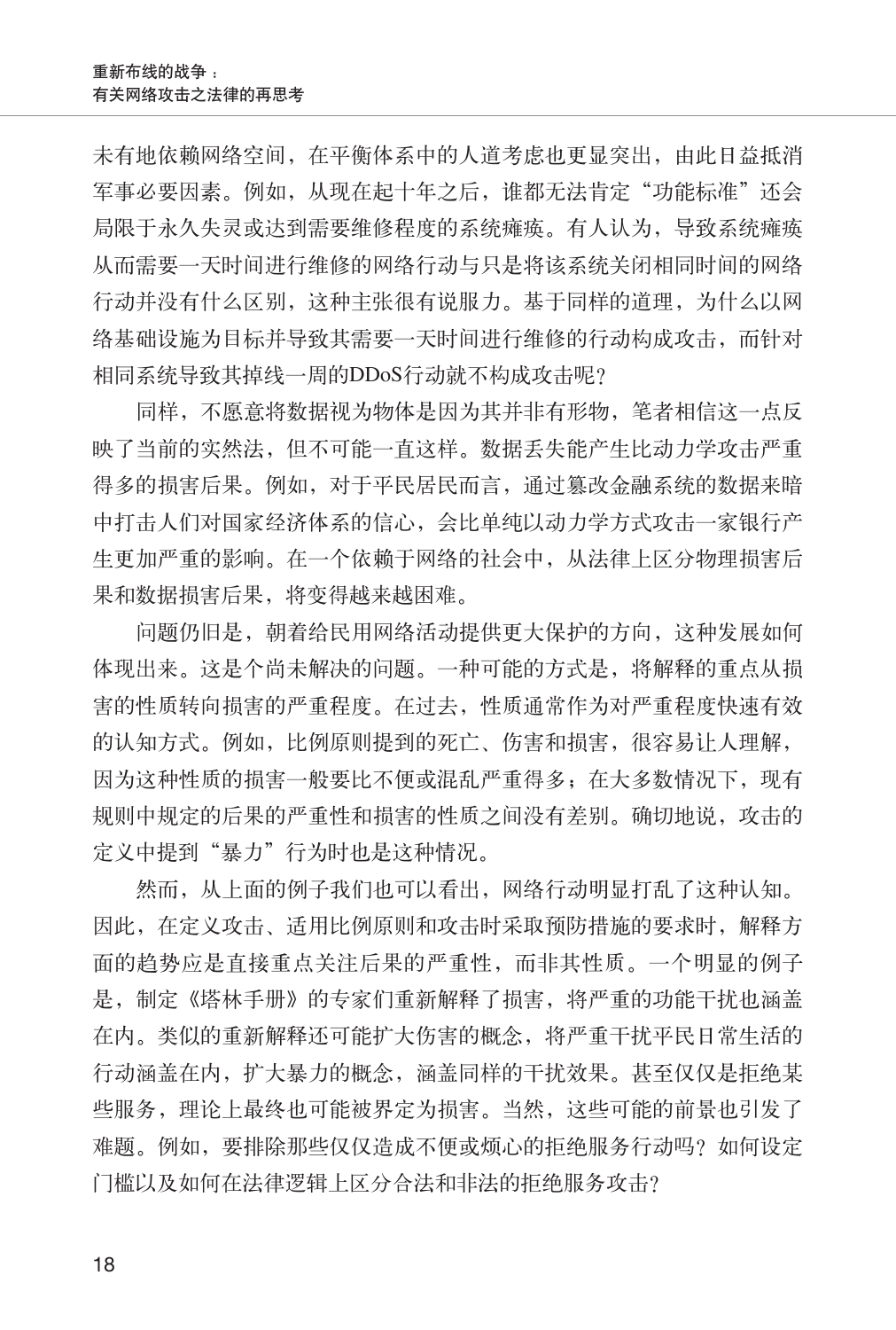

另一种可能的替代方法是扩大受保护人、物体或活动的范围。正如前 文所述,很明显,重新解释的候选概念就是"物体",将数据涵盖在内,尽 管这样会产生新的问题,即如何避免解释过于宽泛。如果进行了上述重新解 释, "损害"的问题就会重新出现。数据必须被损坏或擦除吗? 篡改数据抑 或只是使其无法访问足够吗?

通过重新解释军事目标定义中的"用途"标准还可以扩大受保护物体 的范围。现在认为,利用民事物体,无论多么轻微,都会使其变成军事目 标。"如果发生这种转变,该物体(譬如,该物体可细分为有明显区别的民 用部分和军用部分) 和附近的民用物体仍然享有剩余保护,这种保护规定于 比例原则和攻击时采取预防措施的要求中。

然而在网络背景下, "用途"标准是有问题的,因为有很多的民用网 络基础设施同时服务于军事目的。为了适应这种情况,可以通过国家实践对

"用途"进行重新解释,例如要求有"实质的"或"显著的"军事用途,从 而使针对那些仅少量用于军事目的的网络基础设施的网络行动变得不合法。 当然,就军民两用的网络基础设施而言,如果考虑到比例原则和攻击时采取 预防措施的要求,非物理效果也相当于"损害",那么也可以达到相同的实 践效果。

最后一种可能的方式是,为特定的网络基础设施提供特殊的保护,例如 那些与"民用基本职能"相关的网络基础设施 (尚缺乏广泛认可的术语)。事 实上,保护也可以直接扩展到那些功能。举例来说,为网络基础设施和功能 制定特殊保护条款时,可以参照目前已有的关于保护平民居民生存所不可缺 少的物体和保护民防活动的规定。"这样做可能需要制定新的条约,例如以 日内瓦四公约新的附加议定书的形式。由于制定有关敌对行为的条约通常费 时费力,所以重新解释现行法来适应网络行动的出现不失为更好的办法。

<sup>64</sup> See discussion at Tallinn Manual, above note 11, Rule 39 and accompanying commentary.

<sup>65</sup> 《第一附加议定书》,第54条、第61-67条。